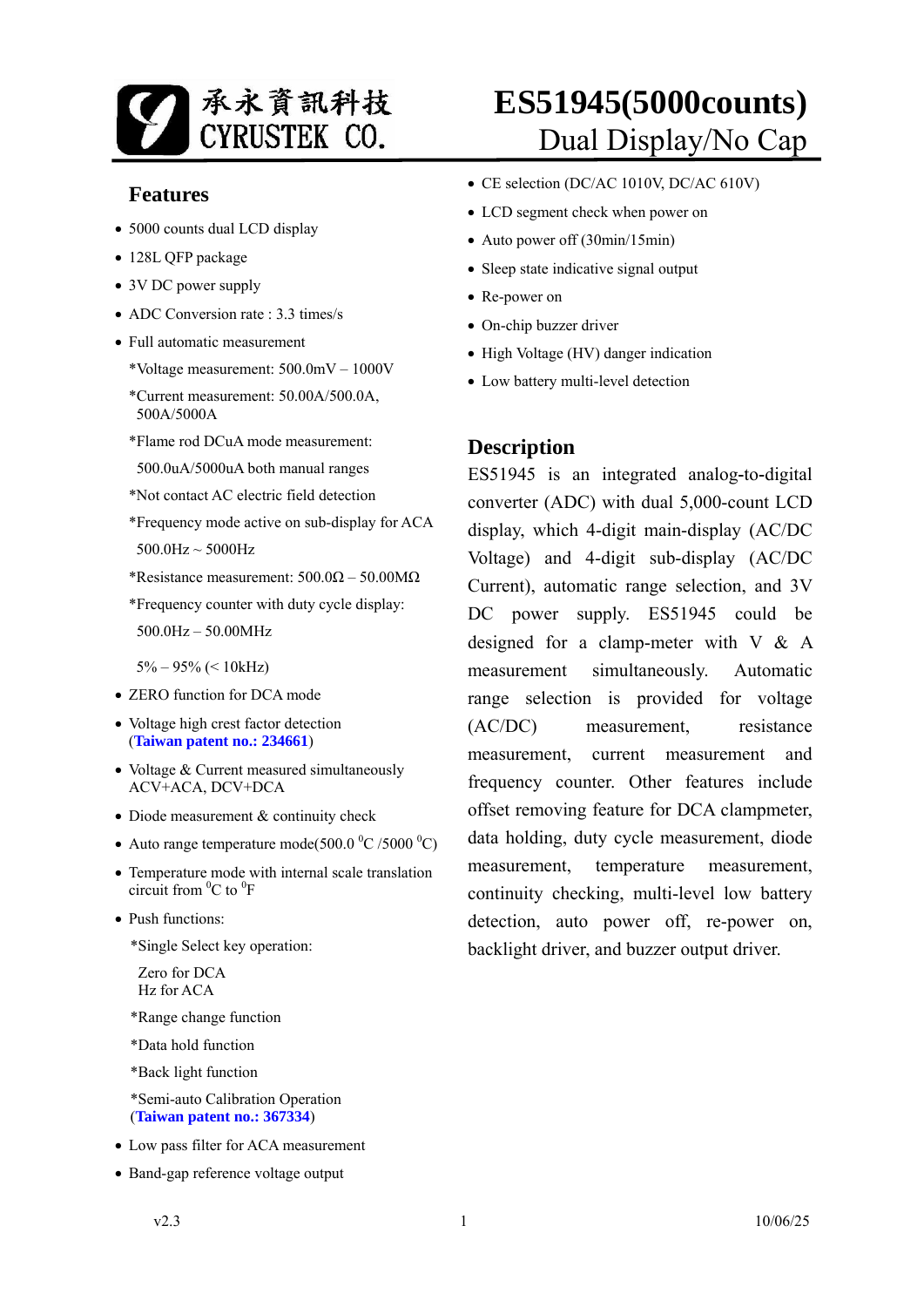

### **Application**

Clamp meter

### **Pin Assignment LQFP-128L**

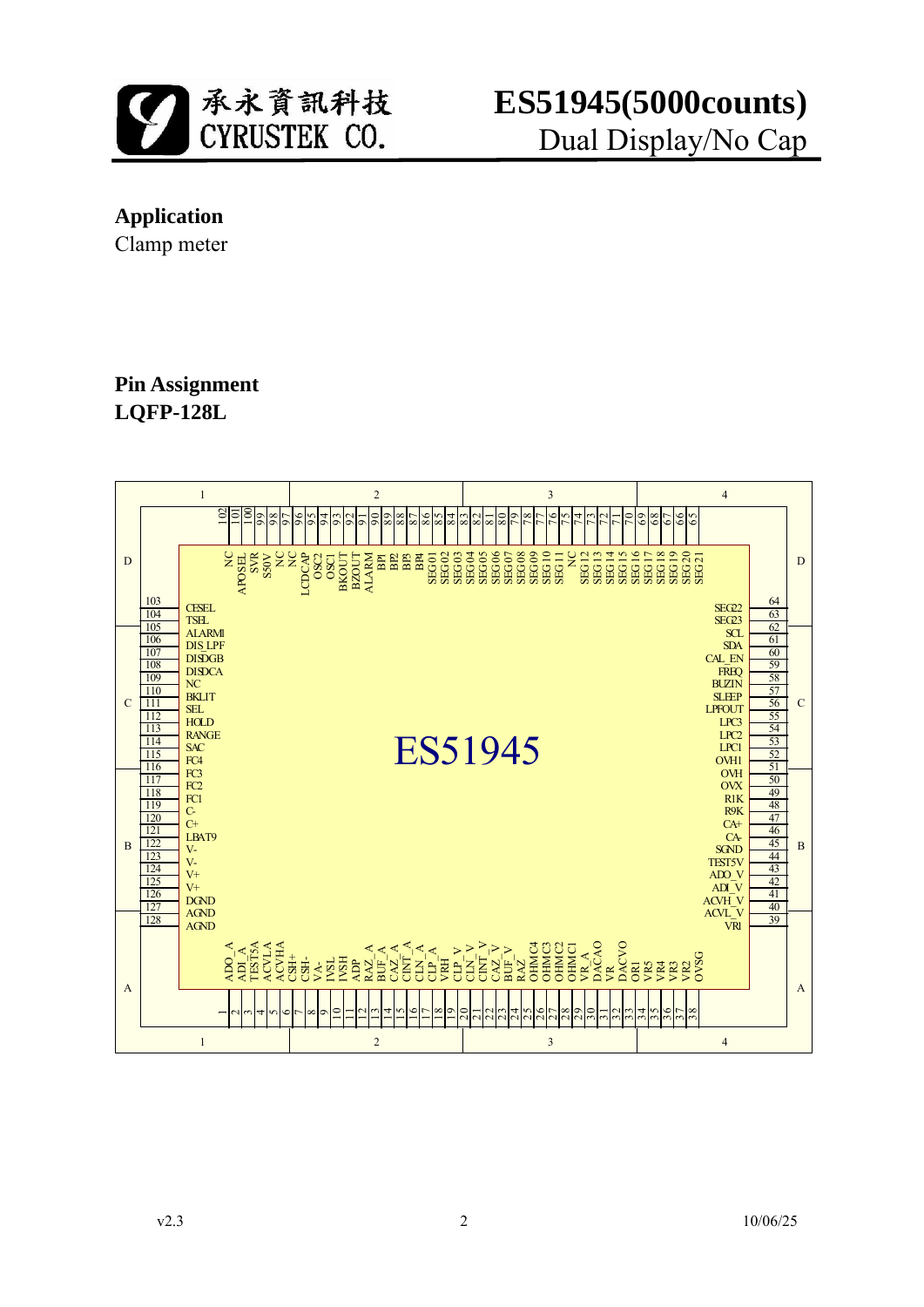承永資訊科技<br>CYRUSTEK CO.

## **ES51945(5000counts)** Dual Display/No Cap

### **Pin Description**

| Pin No          | <b>Symbol</b>   |                | <b>Type Description</b>                                          |  |
|-----------------|-----------------|----------------|------------------------------------------------------------------|--|
| 1               | ADO A           | $\circ$        | Output of internal AC to DC OP Amp for ACA mode.                 |  |
| $\overline{2}$  | ADI A           | I              | Negative input of internal AC to DC OP Amp for ACA mode.         |  |
| 3               | TEST5 A         | $\Omega$       | Buffer output of SGND for ACA mode                               |  |
|                 |                 |                | DC signal low input in ACA mode. Connect to negative output      |  |
| 4               | <b>ACVL_A</b>   | $\mathbf{O}$   | of external AC to DC converter.                                  |  |
| 5               |                 | $\mathbf{O}$   | DC signal high input in ACA mode. Connect to positive output of  |  |
|                 | <b>ACVH_A</b>   |                | external AC to DC converter.                                     |  |
| 6               | $CSH+$          | I/O            | Cap for duty-cycle mode                                          |  |
| 7               | CSH-            | I/O            | Cap for duty-cycle mode                                          |  |
| $\,$ $\,$       | VA-             | Ι              | For ADP mode. De-integrating voltage negative input              |  |
| 9               | <b>IVSL</b>     | Ι              | Current measurement input for higher range.                      |  |
| 10              | <b>IVSH</b>     | I              | Current measurement input for lower range.                       |  |
| 11              | ADP             | Ι              | Measurement input in ADP mode. (Current/Temperature/NCV mode)    |  |
| 12              | RAZ A           | $\mathcal{O}$  | Buffer output pin in AZ and ZI phase for ADC_A.                  |  |
| 13              | <b>BUF A</b>    | $\mathbf{O}$   | Buffer output pin for ADC_A. Connect to integral resistor        |  |
| 14              | CAZ A           | $\overline{O}$ | Auto-zero capacitor connection for ADC A.                        |  |
| 15              | CINT A          | $\Omega$       | Integrator output for ADC A. Connect to integral capacitor.      |  |
| 16              | CLN A           | I/O            | Negative connection for reference capacitor of ADC A.            |  |
| 17              | CLP A           | I/O            | Positive connection for reference capacitor of ADC_A.            |  |
| 18              | <b>VRH</b>      | $\Omega$       | Output of band-gap voltage reference. Typically -1.23V           |  |
| 19              | CLP V           | I/O            | Positive connection for reference capacitor of ADC_V.            |  |
| 20              | CLN V           | I/O            | Negative connection for reference capacitor of ADC V.            |  |
| 21              | CINT V          | $\Omega$       | Integrator output for ADC V. Connect to integral capacitor.      |  |
| 22              | CAZ V           | $\mathcal{O}$  | Auto-zero capacitor connection for ADC V.                        |  |
| 23              | BUF V           | $\mathcal{O}$  | Buffer output pin for ADC_V. Connect to integral resistor        |  |
| 24              | <b>RAZ</b>      | $\mathcal{O}$  | Buffer output pin in AZ and ZI phase for ADC_V.                  |  |
| 25-28           | OHMC1-4         | $\mathbf{O}$   | Filter capacitor connection1-4 for resistance mode.              |  |
| 29              | VR_A            | Ι              | Reference input voltage in current mode or ADP. Typically -400mV |  |
| 30              | DAC AO          | $\mathbf{O}$   | DAC output for current mode or ADP input mode                    |  |
| $\overline{31}$ | <b>VR</b>       | I              | Reference input voltage in voltage mode. Typically -400mV        |  |
| $\overline{32}$ | DAC VO          | $\overline{O}$ | DAC output for voltage mode                                      |  |
| $\overline{33}$ | OR1             | $\overline{O}$ | Reference resistor connection for $500.00\Omega$ range           |  |
| 34              | VR5             | $\overline{O}$ | Voltage measurement $\div 10000$ attenuator(1000V)               |  |
| $\overline{35}$ | VR4             | $\overline{O}$ | Voltage measurement $\div 1000$ attenuator(500.0V)               |  |
| 36              | VR3             | $\mathcal{O}$  | Voltage measurement $\div 100$ attenuator(50.00V)                |  |
| $\overline{37}$ | VR <sub>2</sub> | $\overline{O}$ | Voltage measurement $\div 10$ attenuator(5.000V)                 |  |
| $\overline{38}$ | OVSG            | Ő              | Sense low voltage for resistance/voltage measurement             |  |
| 39              | VR1             | I              | Measurement Input. Connect to a precise $10M\Omega$ resistor.    |  |
|                 |                 |                | DC signal low input in ACV mode. Connect to negative output      |  |
| 40              | ACVL_V          | $\Omega$       | of external AC to DC converter.                                  |  |
|                 |                 |                | DC signal high input in ACV mode. Connect to positive output of  |  |
| 41              | <b>ACVH_V</b>   | $\mathbf{O}$   | external AC to DC converter.                                     |  |
| 42              | ADI V           | Ι              | Negative input of internal AC to DC OP Amp for ACV mode.         |  |
| 43              | ADO V           | O              | Output of internal AC to DC OP Amp for ACV mode.                 |  |
| 44              | TEST5 V         | O              | Buffer output of OVSG for ACV mode                               |  |
| 45              | SGND            | G              | Signal Ground.                                                   |  |
| 46              | CA-             | ${\rm I/O}$    | AC-coupled cap. for ACA Hz mode                                  |  |
| 47              | $CA+$           | I/O            | AC-coupled cap. for ACA Hz mode                                  |  |
| 48              | R9K             | $\Omega$       | Connect to a $9K\Omega$ resister for duty cycle measurement.     |  |
| 49              | R1K             | O              | Connect to a $1K\Omega$ resister for duty cycle measurement.     |  |
| 50              | <b>OVX</b>      | Ι              | Sense input for resistance measurement                           |  |
| 51              | <b>OVH</b>      | $\Omega$       | Output connection for resistance measurement                     |  |
| 52              | OVH1            | $\Omega$       | Output connection for resistance measurement (Optional)          |  |
|                 |                 |                |                                                                  |  |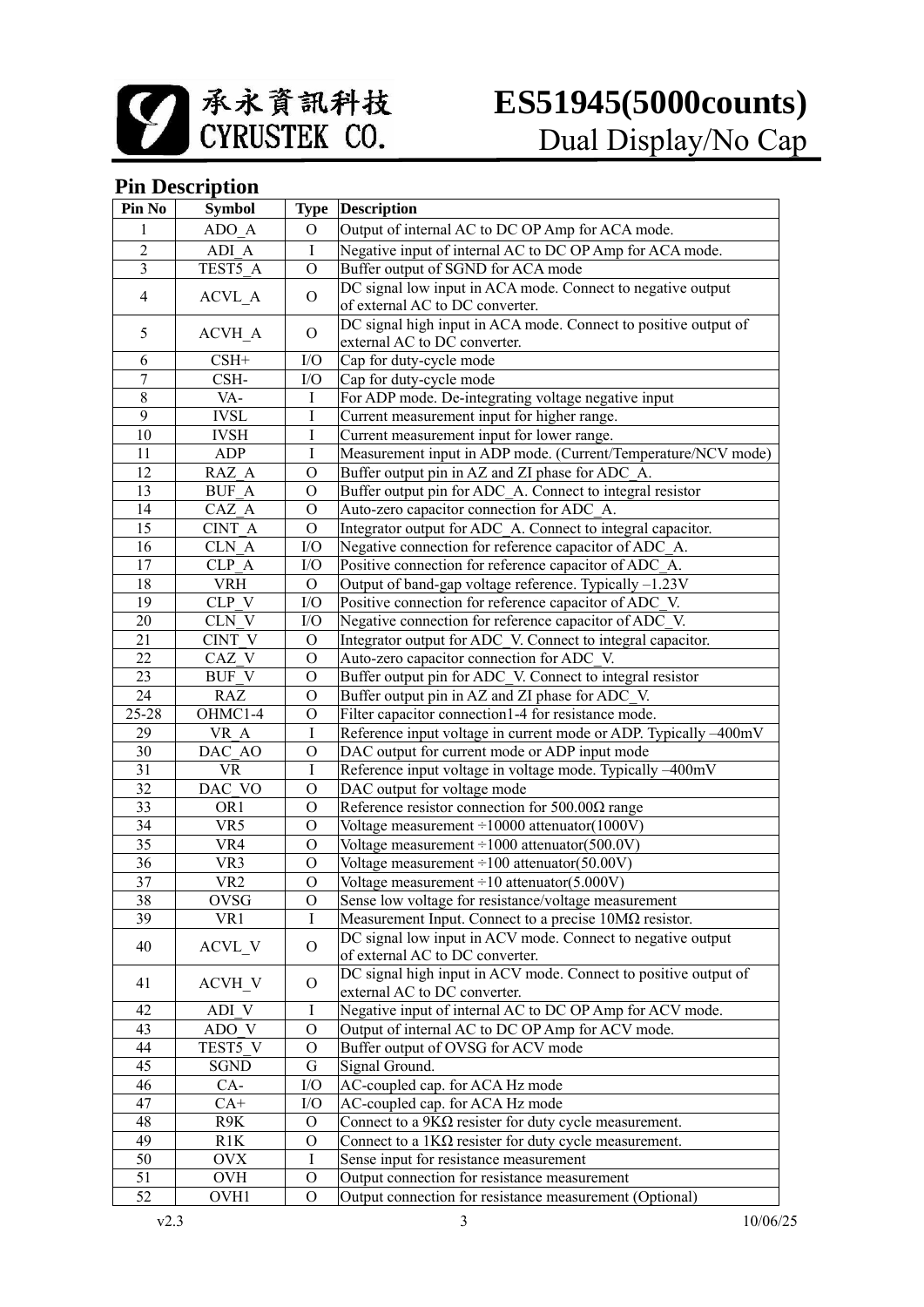承永資訊科技<br>CYRUSTEK CO.

| 53              | LPFC1            | $\Omega$                 | Capacitor C1 connection for internal low-pass filter                  |  |
|-----------------|------------------|--------------------------|-----------------------------------------------------------------------|--|
| $\overline{54}$ | LPFC2            | $\Omega$                 | Capacitor C2 connection for internal low-pass filter                  |  |
| $\overline{55}$ | LPFC3            | $\mathcal{O}$            | Capacitor C3 connection for internal low-pass filter                  |  |
| 56              | <b>LPFOUT</b>    | $\mathcal{O}$            | Capacitor C1 connection for internal low-pass filter                  |  |
| $\overline{57}$ | <b>SLEEP</b>     | $\mathcal{O}$            | Sleep mode indicator, asserts low in SLEEP mode.                      |  |
| $\overline{58}$ | <b>BUZIN</b>     | $\mathbf I$              | Pull to V- to enable the BUZOUT.                                      |  |
| $\overline{59}$ | <b>FREQ</b>      | $\rm I$                  | Frequency counter input, offset V-/2 internally by the chip.          |  |
| 60              | CAL EN           | $\mathbf I$              | Pulled to V- to enable the semi-auto calibration scheme.              |  |
| 61              | <b>SDA</b>       | I/O                      | Input/Output from/to EEPROM 24C02 data                                |  |
| $\overline{62}$ | <b>SCL</b>       | $\mathcal{O}$            | Output to EEPROM 24C02 clock                                          |  |
| 63-86           | SEG24-SEG01      | $\mathcal{O}$            | LCD segment output driver 01-24 (SEG signals)                         |  |
| 87-90           | BP4-BP1          | $\mathcal{O}$            | LCD backplane 1-4 (COM signals)                                       |  |
| 91              | <b>ALARM</b>     | $\mathcal{O}$            | LED control output driver for HV indication and NCV detection         |  |
|                 |                  |                          | Outputs a 2KHz audio frequency signal for driving piezoelectric       |  |
| 92              | <b>BUZOUT</b>    | $\Omega$                 | buzzer when BUZIN is low or functional key is active.                 |  |
|                 |                  |                          | If BKLIT function is enabled, this pin will change from V- to $V^+$   |  |
| 93              | <b>BKOUT</b>     | $\Omega$                 | For 60 sec, once press BKLIT pin again within 60 sec, this pin will   |  |
|                 |                  |                          | Change back to V-.                                                    |  |
|                 |                  |                          |                                                                       |  |
| 94              | OSC1             | $\bf{I}$                 | Crystal oscillator input connection                                   |  |
| 95              | OSC <sub>2</sub> | $\mathcal{O}$            | Crystal oscillator output connection                                  |  |
| 96              | <b>LCDCAP</b>    | $\mathbf I$              | LCD bias voltage bypass capacitor connection                          |  |
| 97              | $\rm NC$         | $\overline{a}$           | Not connected                                                         |  |
| 98              | NC               | $\overline{\phantom{0}}$ | Not connected                                                         |  |
| 99              | S50V             | $\bf{I}$                 | Switch control for function selection                                 |  |
| 100             | <b>SVR</b>       | Ι                        | Switch control for function selection                                 |  |
| 101             | <b>APOSEL</b>    | I                        | Auto power off idle time selection                                    |  |
| 102             | $\rm NC$         | $\overline{a}$           | Not connected                                                         |  |
| 103             | <b>CESEL</b>     | $\bf{I}$                 | OL selection feature control pin in Voltage mode.                     |  |
| 104             | <b>TSEL</b>      | $\mathbf I$              | Pulled to V- to cancel the 500°C auto range mode                      |  |
| 105             | ALARM1           | $\mathcal{O}$            | LED control output driver for short-circuit detected in Cont. mode.   |  |
| 106             | DIS LPF          | $\bf I$                  | Pulled to V- to disable the low-pass-filter path in ACA mode          |  |
| 107             | DIS DGB          | I                        | Pulled to V- to disable the buzzer beeper when HV danger appears.     |  |
| 108             | DIS DCA          | I                        | Pulled to V- to disable DCA function in DCV mode.                     |  |
| 109             | $\rm NC$         | $\ddot{\phantom{a}}$     | Not connected                                                         |  |
| 110             | <b>BKLIT</b>     | I                        | Back light function. Pulse to V- to set BKOUT pin output.             |  |
| 111             | <b>SEL</b>       | I                        | Pulse to V- to enable function selection                              |  |
| 112             | <b>HOLD</b>      | I                        | Pulse to V- to enable HOLD function.                                  |  |
| 113             | <b>RANGE</b>     | $\bf{l}$                 | Pulse to V- to enable manual mode and manual range selection.         |  |
| 114             | <b>SAC</b>       | I                        | Switch for AC/DC function selection.                                  |  |
| 115-118         | FC4-FC1          | I                        | Switches for function selection.                                      |  |
| 119             | $C-$             | $\mathcal{O}$            | Negative capacitor connection for on-chip DC-DC converter.            |  |
| 120             | $C+$             | $\mathcal{O}$            |                                                                       |  |
|                 |                  |                          | Positive capacitor connection for on-chip DC-DC converter.            |  |
| 121             | LBAT9            | $\bf{I}$                 | Multi-level low battery configuration input. Simple external resistor |  |
|                 |                  |                          | divider is required.                                                  |  |
| 122             | $V -$            | ${\bf P}$                | Negative supply voltage.                                              |  |
| 123             | $V -$            | ${\bf P}$                | Negative supply voltage.                                              |  |
| 124             | V+               | $\Omega$                 | Output of on-chip DC-DC converter and positive supply voltage.        |  |
| 125             | $V^+$            | $\Omega$                 | Output of on-chip DC-DC converter and positive supply voltage.        |  |
| 126             | <b>DGND</b>      | P/G                      | Digital ground.                                                       |  |
| 127             | <b>AGND</b>      | P/G                      | Analog ground.                                                        |  |
| 128             | <b>AGND</b>      | $\mathbb{P}/\mathbb{G}$  | Analog ground.                                                        |  |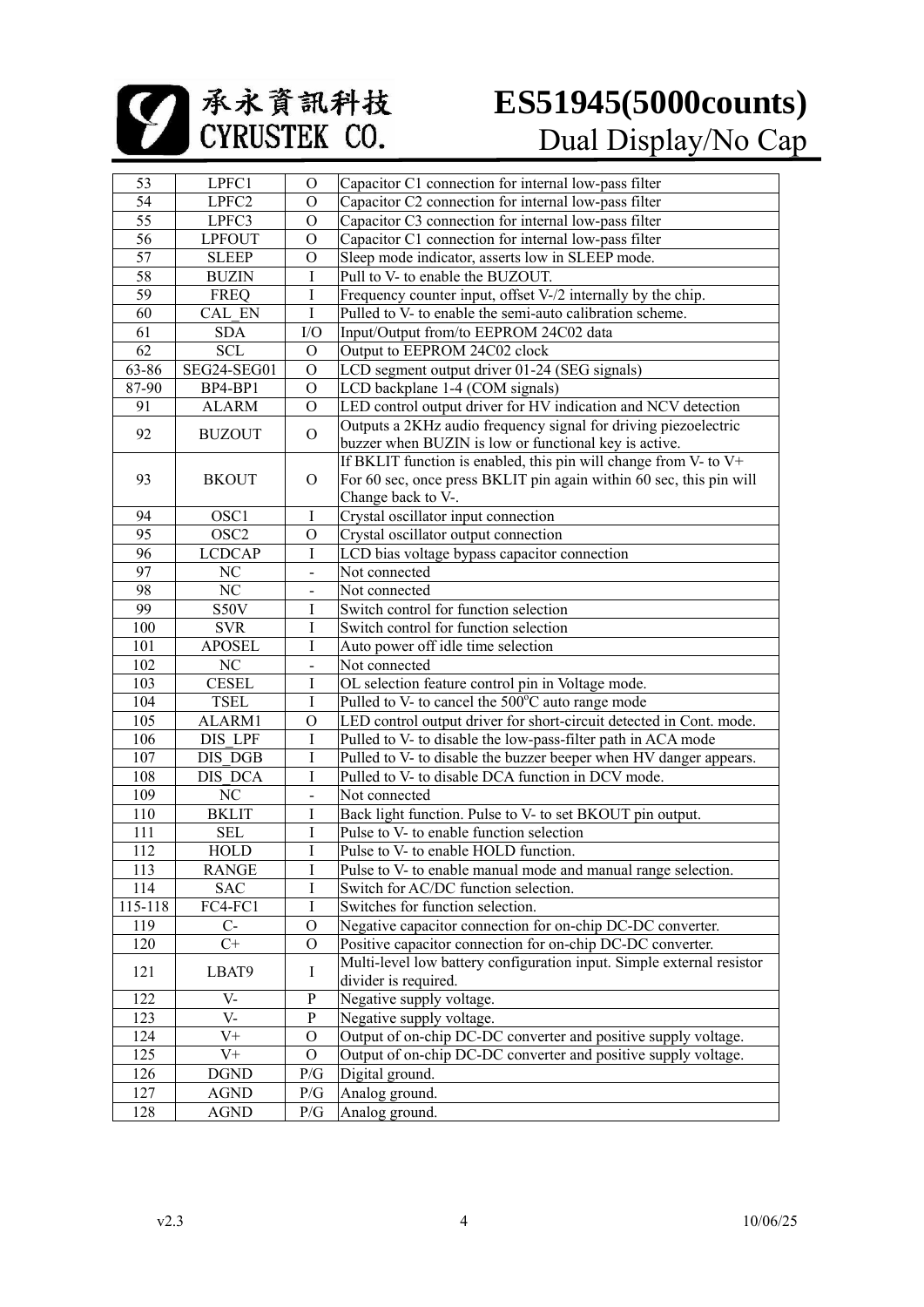

### **Absolute Maximum Ratings**

| Characteristic                  | Rating                              |
|---------------------------------|-------------------------------------|
| Supply Voltage (V- to AGND)     | $-4V$                               |
| Analog Input Voltage            | V- -0.6 to V+ +0.6                  |
| $\overline{\mathrm{V}^+}$       | $V^+ \geq (AGND/DGND+0.5V)$         |
| <b>AGND/DGND</b>                | $AGND/DGND \ge (V-0.5V)$            |
| Digital Input                   | $V - 0.6$ to DGND +0.6              |
| Power Dissipation. Flat Package | 500mW                               |
| <b>Operating Temperature</b>    | $0^{\circ}$ C to 70 $^{\circ}$ C    |
| Storage Temperature             | $-25^{\circ}$ C to 125 $^{\circ}$ C |

### **Electrical Characteristics**

|                                                                |                      |                                                                                                                      |                          |                | TA= $25^{\circ}$ C, V- = -3.0V |                       |
|----------------------------------------------------------------|----------------------|----------------------------------------------------------------------------------------------------------------------|--------------------------|----------------|--------------------------------|-----------------------|
| Parameter                                                      | Symbol               | <b>Test Condition</b>                                                                                                | Min.                     | Typ.           | Max                            | Units                 |
| Power supply                                                   | $V -$                |                                                                                                                      | $-2.5$                   | $-3.0$         | $-3.5$                         | V                     |
| Operating supply current                                       | $I_{DD}$             | Normal operation                                                                                                     | $\overline{\phantom{0}}$ | 1.9            | 2.2                            | mA                    |
| In DCV+DCA mode                                                | $I_{SS}$             | In sleep mode                                                                                                        |                          | 5              | 10                             | $\mu A$               |
| Voltage roll-over error                                        | <b>REV</b>           | $10M\Omega$ input resistor                                                                                           |                          |                | $\pm 0.1$                      | $\%F.S^1$             |
| Voltage nonlinearity                                           | <b>NLV</b>           | Best case straight<br>line                                                                                           |                          |                | $\pm 0.1$                      | $\%$ F.S <sup>1</sup> |
| Input Leakage                                                  |                      |                                                                                                                      | $-10$                    | 1              | 10                             | PA                    |
| Zero input reading                                             |                      | $10M\Omega$ input resistor                                                                                           | $-000$                   | 000            | $+000$                         | counts                |
| Band-gap reference voltage                                     | $\rm V_{REF}$        | $100K\Omega$ resistor<br>between VRH and<br><b>AGND</b>                                                              | $-1.29$                  | $-1.23$        | $-1.17$                        | V                     |
| Open circuit voltage for $\overline{500\Omega}$<br>measurement |                      |                                                                                                                      |                          | $-3.0$         |                                | V                     |
| Open circuit voltage for other $\Omega$<br>measurement         |                      |                                                                                                                      | $-1.19$                  | $-1.08$        | $-0.97$                        | V                     |
| Peak to peak backplane<br>drive voltage                        |                      | $-3.5V \le V \le -2.5V$                                                                                              | 2.9                      | 3.1            | 3.3                            | V                     |
| Internal pull-high to 0V<br>current                            | $I_{\text{pull-up}}$ | Pin97-118 inputs                                                                                                     |                          | 1.2            |                                | μA                    |
| AC frequency response at 5.000V                                |                      | $\pm 1\%$                                                                                                            |                          | 40-400         | $\overline{\phantom{0}}$       |                       |
| range                                                          |                      | $\pm 5\%$                                                                                                            | $\overline{\phantom{0}}$ | 400-2000       | $\overline{\phantom{0}}$       | HZ                    |
|                                                                | $V_{tl}$             |                                                                                                                      | $\overline{\phantom{0}}$ | 2.15           |                                |                       |
| Multi-level low battery detector                               | $V_{t2}$             | LBAT9 vs. V-                                                                                                         | $\overline{\phantom{a}}$ | 1.82           | $\overline{\phantom{0}}$       | V                     |
| 3dB Bandwidth for ACA mode                                     | $f_{3dB}$            | Low-pass-filter ON                                                                                                   |                          | $\overline{4}$ |                                | kHz                   |
| Reference voltage temperature<br>coefficient                   | $TC_{RF}$            | $100$ ΚΩ resister<br>between VRH/GND<br>0°C <ta<70°c< td=""><td></td><td>100</td><td></td><td>ppm/°C</td></ta<70°c<> |                          | 100            |                                | ppm/°C                |

Note:

1. Full Scale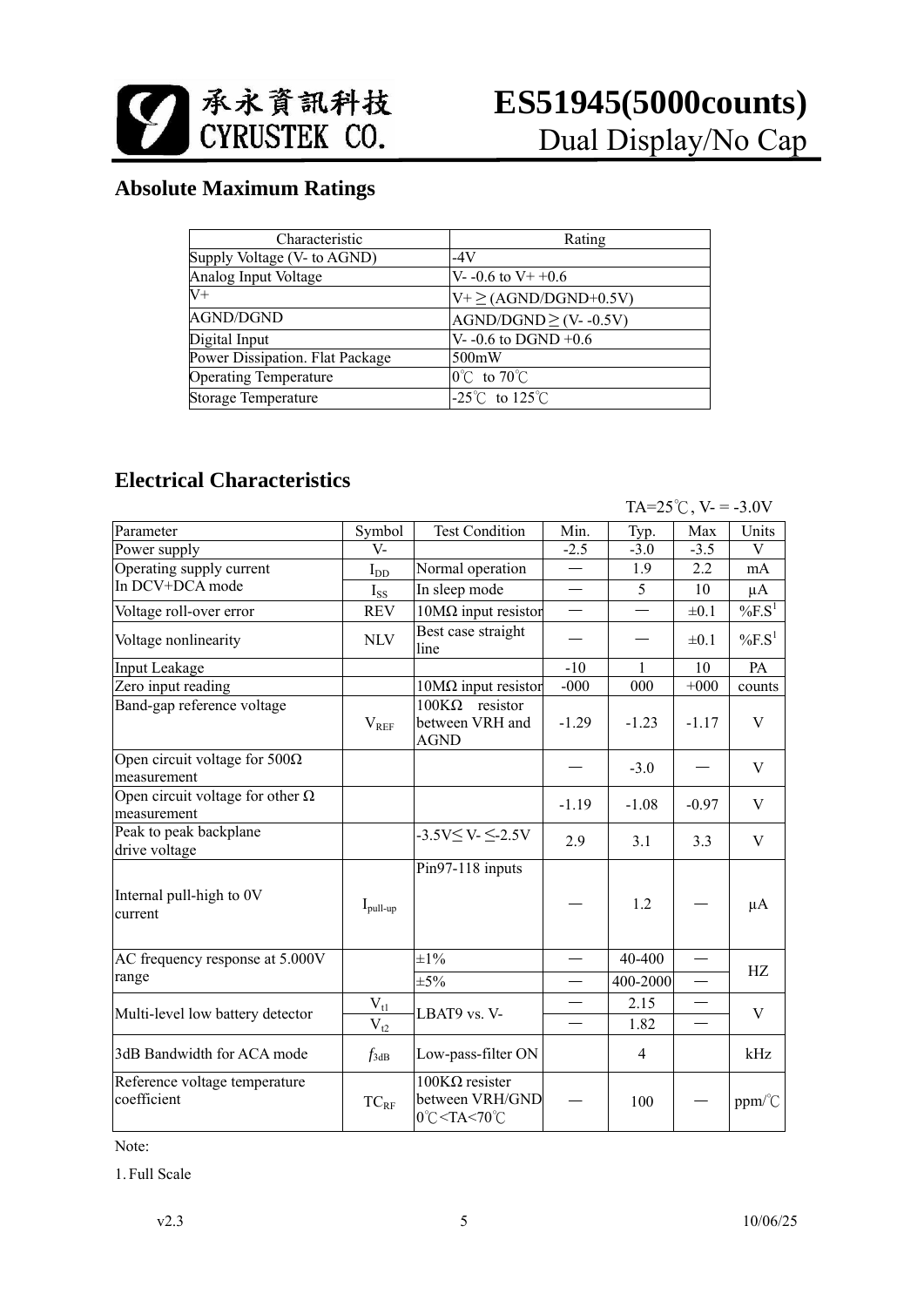

### **Function Description**

### **1. Dual Display**

### **1.1 Introduction**

ES51945 configures a dual display LCD driver for DMM applications. The dual display includes first-display and second-display. Each display has 4 digits to show up to 5000 counts. The simplified representation of dual display is shown below. First-display usually shows Volts readings in ACV/DCV mode or Hz readings in Frequency mode. Second-display usually shows Amps/Hz readings in ACA/DCA mode or Duty-cycle readings in Frequency mode. By the dual display feature, ES51945 can shows Amps and Volts readings at the same time. Other features achieved by dual display will be introduced in later sections. The full LCD configuration is shown at section 3.4 of page 23.

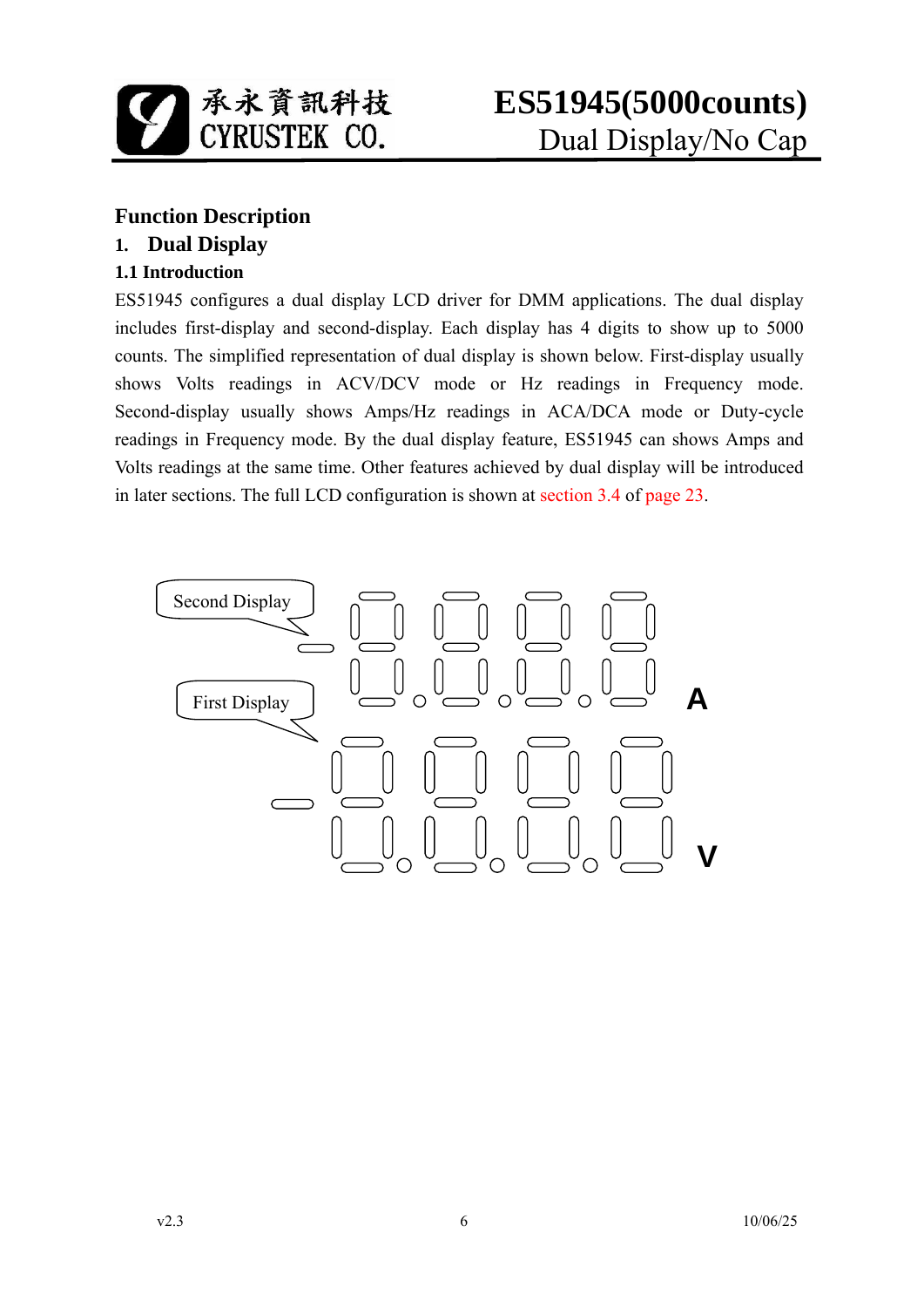

#### **1.2 Dual display V.S. measurement mode**

The dual display default mode configuration is shown at the table below.

| Main measurement mode First-display |             | Second-display (defaulted) |
|-------------------------------------|-------------|----------------------------|
| DC voltage                          | DC voltage  | N/A                        |
| AC voltage                          | AC voltage  | N/A                        |
| NCV mode                            | EF          | Electrical field strength  |
| Resistance mode                     | Resistance  | N/A                        |
| Frequency mode                      | Frequency   | Duty cycle                 |
| Continuity Check                    | Resistance  | N/A                        |
| Diode mode                          | Voltage     | N/A                        |
| Temperature mode                    | $\rm ^{o}C$ | $\rm ^{o}F$                |
| DCuA mode                           | N/A         | DCuA                       |

#### **1.3 Push key operation**

With dual display, user can use single push key "*SEL"* to active the Volts and Amps readings simultaneously.

| <b>Push function</b>   | <b>First-display</b> | Second-display                            |
|------------------------|----------------------|-------------------------------------------|
| <b>SEL</b> in DCV mode | DC Voltage           | $\overline{D}CA^1 \rightarrow DCA/Zero^2$ |
| (function selection)   |                      | See Fig.1                                 |
| <b>SEL</b> in ACV mode | <b>AC</b> Voltage    | $ACA \leftrightarrow ACA Hz^3$            |
| (function selection)   |                      | See Fig.2                                 |
| Hold                   | Stop updating        | Stop updating                             |

NOTE:

- 1. DCA mode is not available if DIS\_DCA (pin108) is pulled to V-.
- 2. DCA/Zero means the readings shown on LCD is offset-cancelled readings.
- 3. Hz mode is the frequency reading of ACA mode.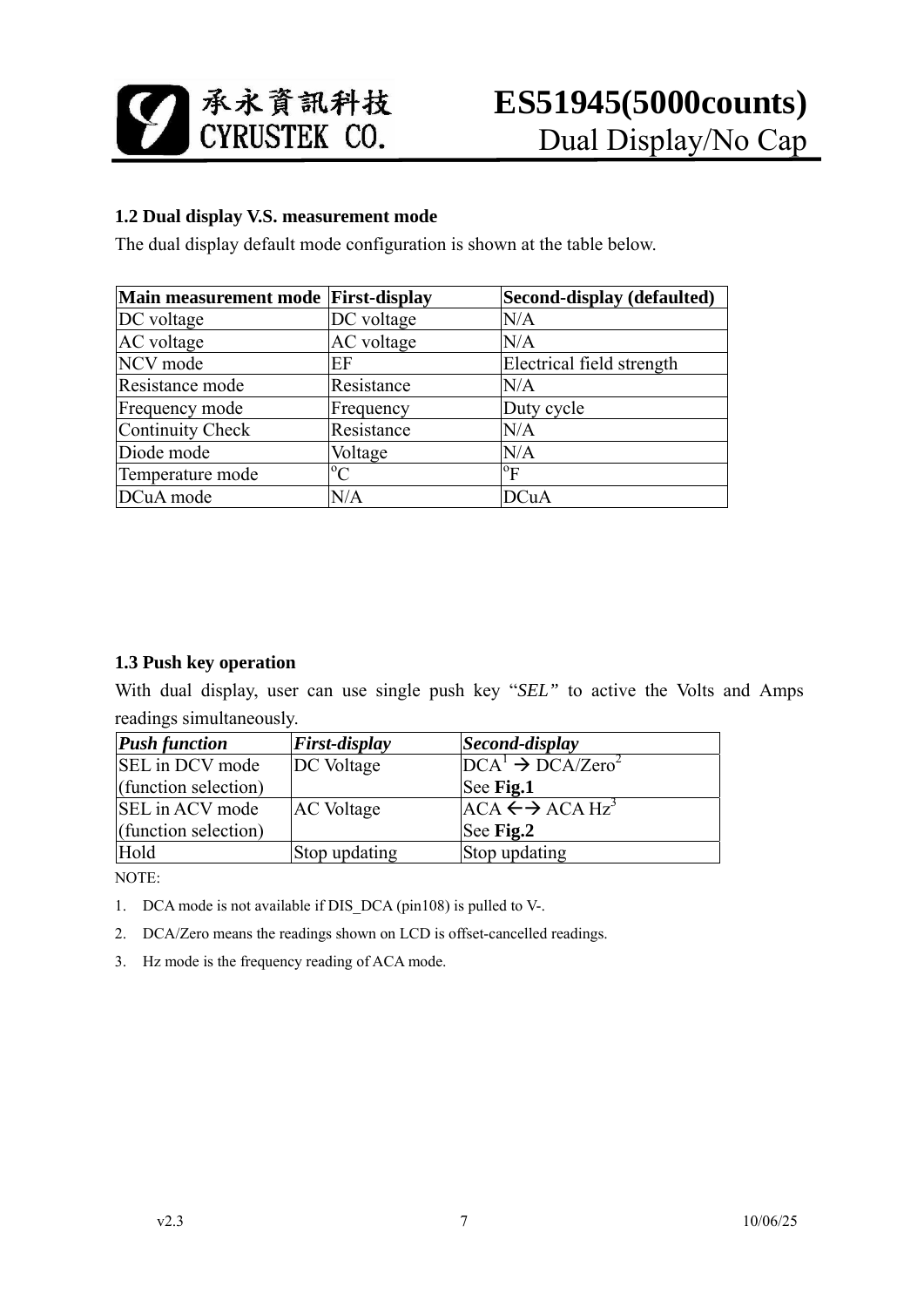

**Fig. 2** *SEL* **key operation in ACV + ACA(Hz) mode** 

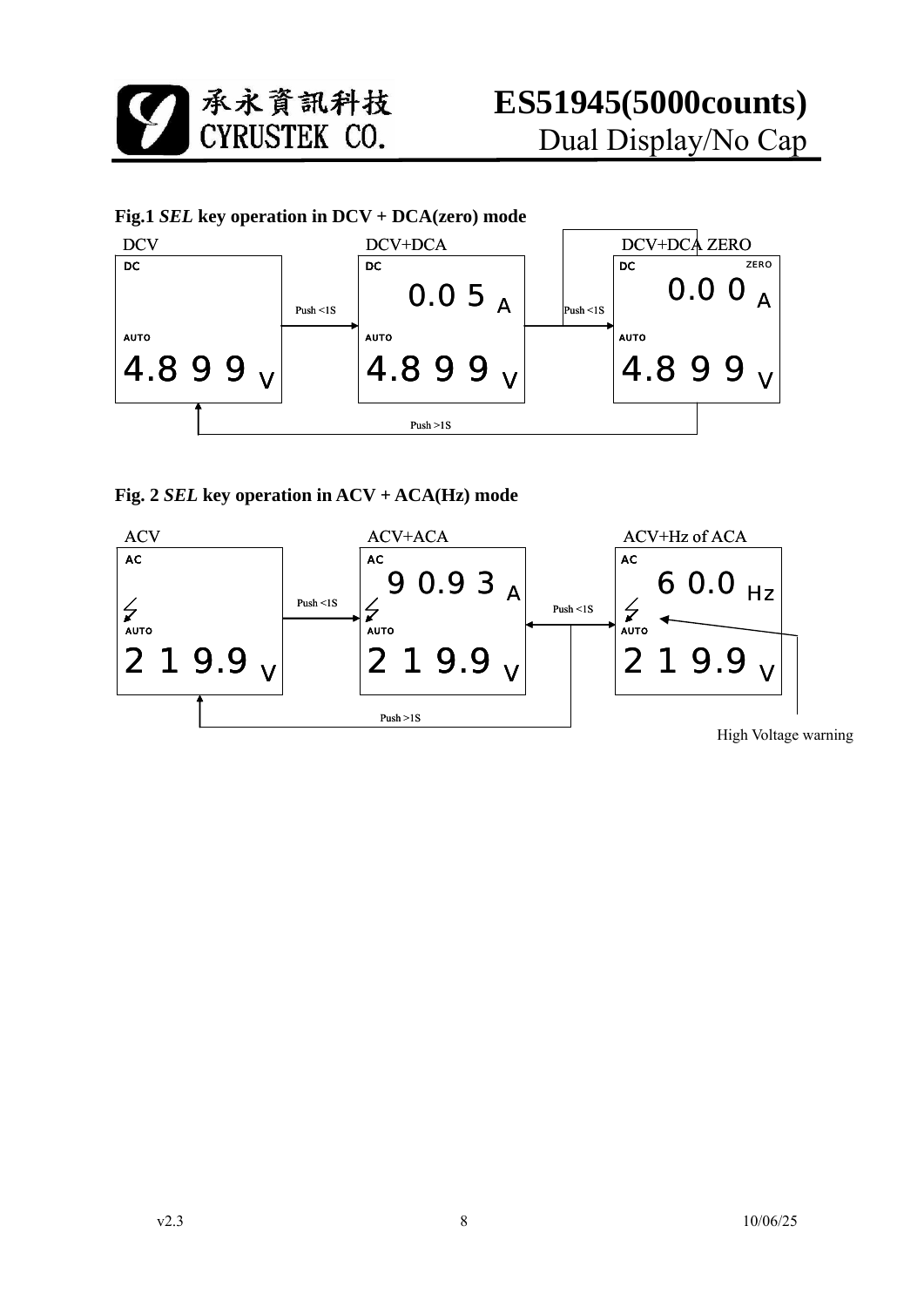

### **2. Operating Modes**

#### **2.1. Semi-auto calibration scheme**

ES51945 includes DMM & CLAMP\_ON meter features in single chip. DMM manufacturers need the calibration process in production. The traditional solution needs the variable resistors for calibration by manual adjustment. ES51945 provide another calibration scheme and the variable resistors could be ignored. When ES51945 is at OFF-state, pull CAL\_EN (pin 60) to V- to active the calibration scheme after re-power on. A digital controlled voltage output will be active from DAC\_AO & DAC\_VO. When semi-auto calibration scheme is active, use *HOLD* (or *BKLIT*) key to decrease voltage and use *RANGE* key to increase the voltage. Decrease the reference voltage means the counts on display will be increased. Increase the reference voltage means the counts on display will be decreased. The adjustment step is approximate one count. If coarse adjustment is required, push *HOLD* (or *BKLIT*) and *RANGE* larger than one second to speed up to approximate 30 counts per second. After calibration process is finished, push *HOLD* (or **BKLIT**) and **RANGE** (less than one second) simultaneously to save the digital control code to external EEPROM (24C02).

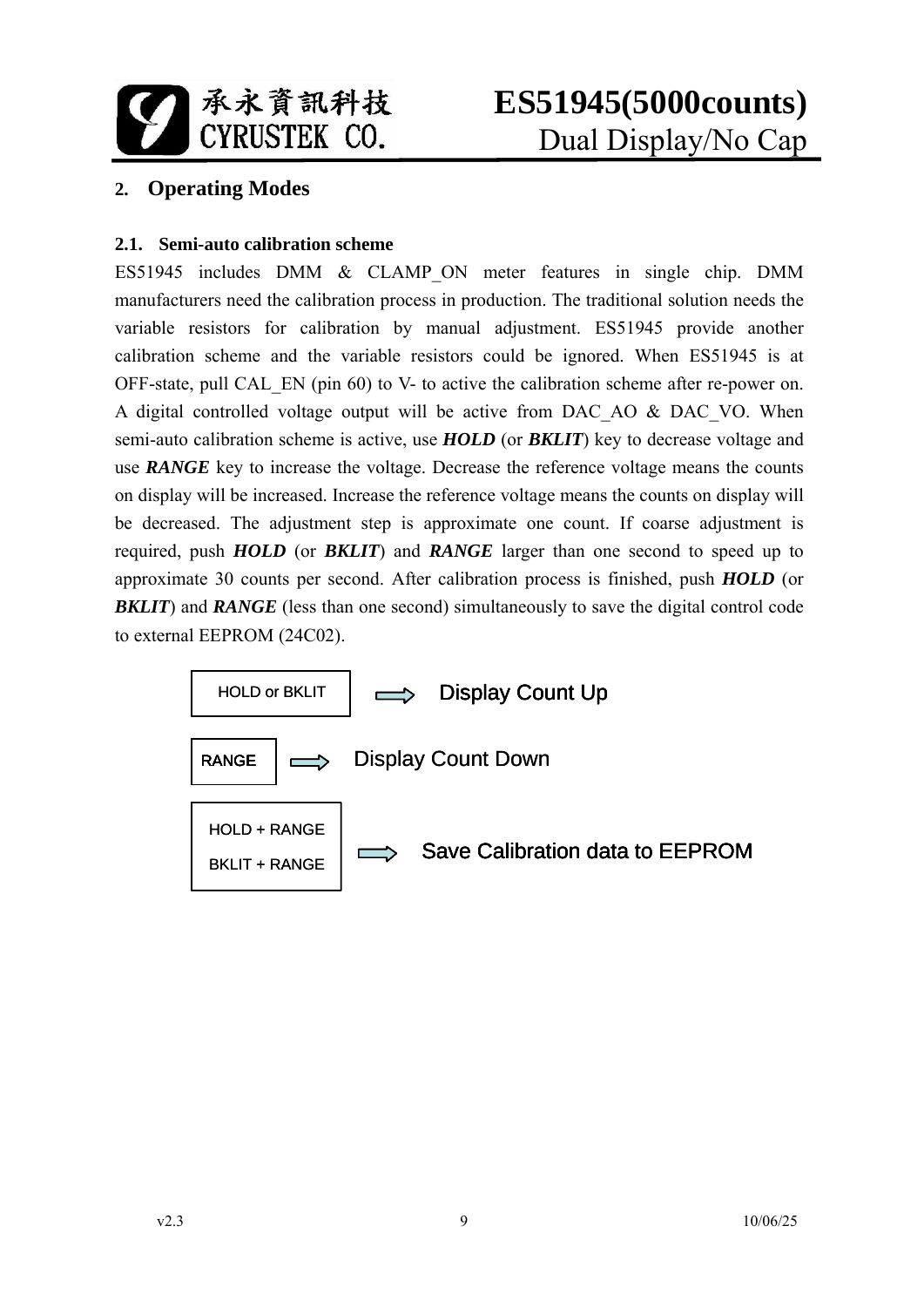

The semi-auto calibration scheme supports the following seven measurement modes. When *CAL\_EN* pin is active, set the proper function switches and push *SEL* key to choose the target measurement mode. When mode is selected, the LCD segment of Unit at related measurement will be blinking.

| Mode                    | Default range for CAL     | <b>Remark</b>           |
|-------------------------|---------------------------|-------------------------|
| DC Voltage measurement  |                           | Accuracy of other       |
| AC Voltage measurement  | 5.000V                    | ranges is guaranteed by |
|                         |                           | external resistor       |
| DC Current measurement  | 50.00A or 500.0A or 5000A | Lower range in auto     |
| AC Current measurement  |                           | ACA mode                |
| DC uA measurement       | 500uA or 5000uA           |                         |
|                         | 500.0°C or 5000 °C        | Lower range in Auto     |
| Temperature measurement |                           | Temperature mode        |

 After calibration procedure is finished, set the ES51945 to OFF-state and set *CAL\_EN* to DGND to return to normal mode operation after re-power on.

#### **2.2. Voltage Measurement**

A re-configurable voltage divider automatically provides a suitable range in voltage measurement mode. The following table summarizes the full-scale ranges in each configuration.

| <b>Configuration</b> | <b>Full Scale Range</b> | <b>Divider Ratio</b> | <b>Resister Connection</b> |
|----------------------|-------------------------|----------------------|----------------------------|
| VR 1                 | 500.0mV                 |                      | VR1 $(10M\Omega)$          |
| VR2                  | 5.000V                  | /10                  | $VR2 (1.111 M\Omega)$      |
| VR3                  | 50.00V                  | l/100                | VR3 $(101K\Omega)$         |
| VR4                  | 500.0V                  | 1/1000               | VR4 $(10.01K\Omega)$       |
| /R5                  | 1000V                   | /10000               | $VR5(1K\Omega)$            |

Note:

1. 500.0mV range only exists in manual mode.

#### **2.2.1 CE selection & high voltage (HV) indication**

ES51945 has a CE selection feature archived by configuring the pin CESEL. In automatic voltage mode, ES51945 will show OL when the voltage is over than the overflow level. If CESEL is connected to V- or DGND, ES51945 will have a 610.0V or 1010V overflow level in voltage mode relatively.. The configuration of CESEL is listed below.

For fully automatic voltage modes:

| <b>CESEI</b>     | DCV   | ACV   |
|------------------|-------|-------|
|                  | 610V  | 610V  |
| DGND or floating | 1010V | 1010V |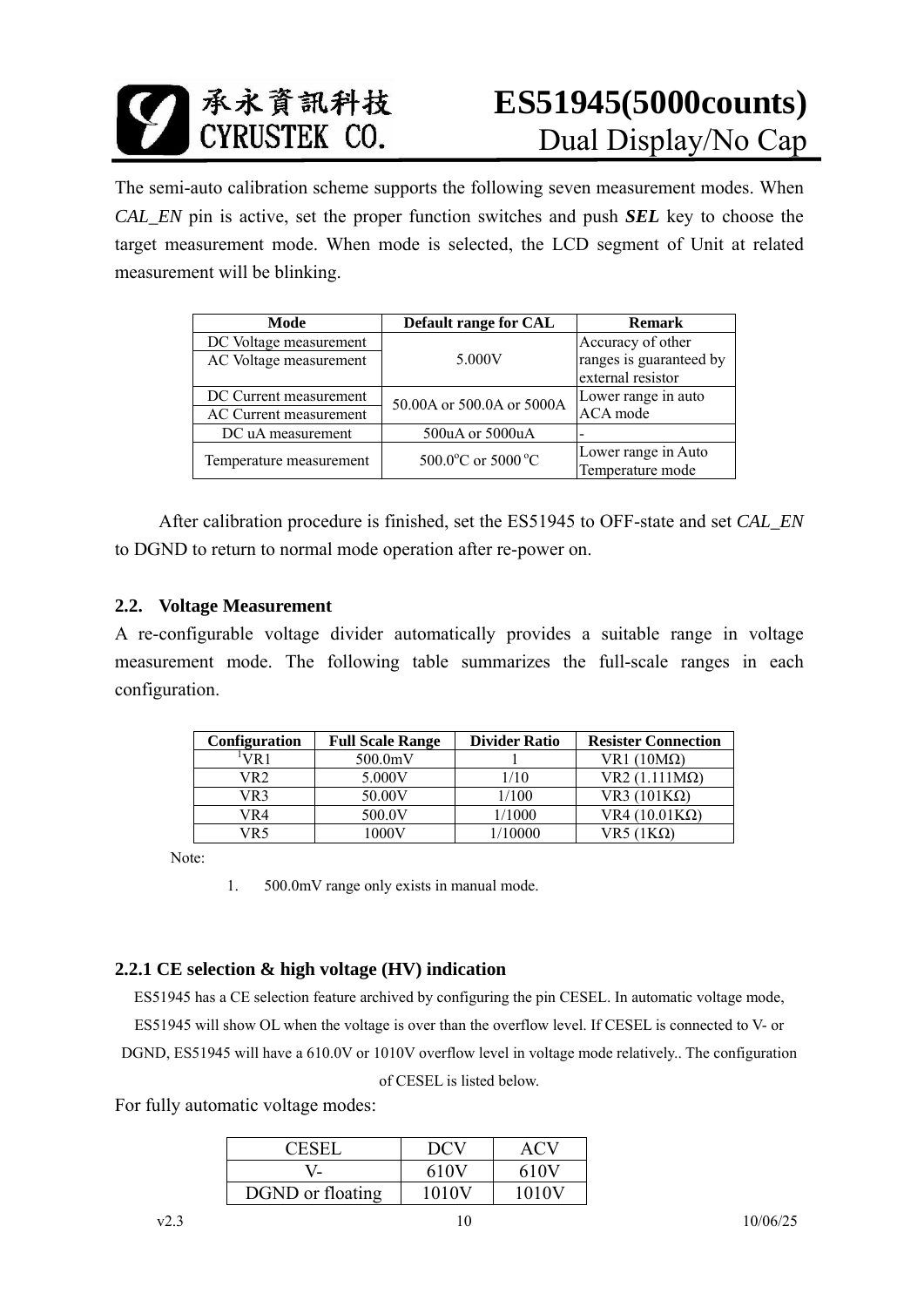

During voltage measurement is in operation (DCV or ACV), the HV indication will be active when input voltage is larger than 30V or OL in manual range. The HV indication includes:

- HV warning LCD segment active
- Buzzer output active if DIS DGB (pin107) is kept floating
- ALARM (pin91) LED output active.

#### **2.2.2 NCV mode**

ES51945 supports a non-contact AC voltage measurement, which is called electric field measurement also. The EF mode is selected by setting function control mode FC1-FC4 = [1,0,0,1]. The ADC input is configured from ADP pin vs. SGND. When no or less electric field is detected, the first-display LCD shows "EF" and the second-display LCD shows "Blank". If the electric field is detected, the strength will be showed on the second-display LCD by "-" not digits type. Level 1(equivalent to 12.5% full scale of ADC) is "-" and the level 4(equivalent to 100% full scale of ADC) is "----". Additional beeper (BUZOUT pin) and LED alarm (ALARM pin) will be output from ES51945. The frequency of buzzer and LED alarm depends on the strength of electric field also. The Faster beeper means the stronger electric field (AC voltage) is sensed.

| LEVEL 1 (12.5%) | LEVEL 2 (25%) | LEVEL 3 (50%)       | LEVEL 4 (100%) |
|-----------------|---------------|---------------------|----------------|
|                 |               |                     |                |
| $\blacksquare$  | - -           | $\mathbf{r}$<br>- - | - -            |
|                 |               |                     |                |
| <b>MANU</b>     | <b>MANU</b>   | <b>MANU</b>         | <b>MANU</b>    |
| $E$ F           | E F           | $E$ $F$             | E F            |
|                 |               |                     |                |

EF test circuit

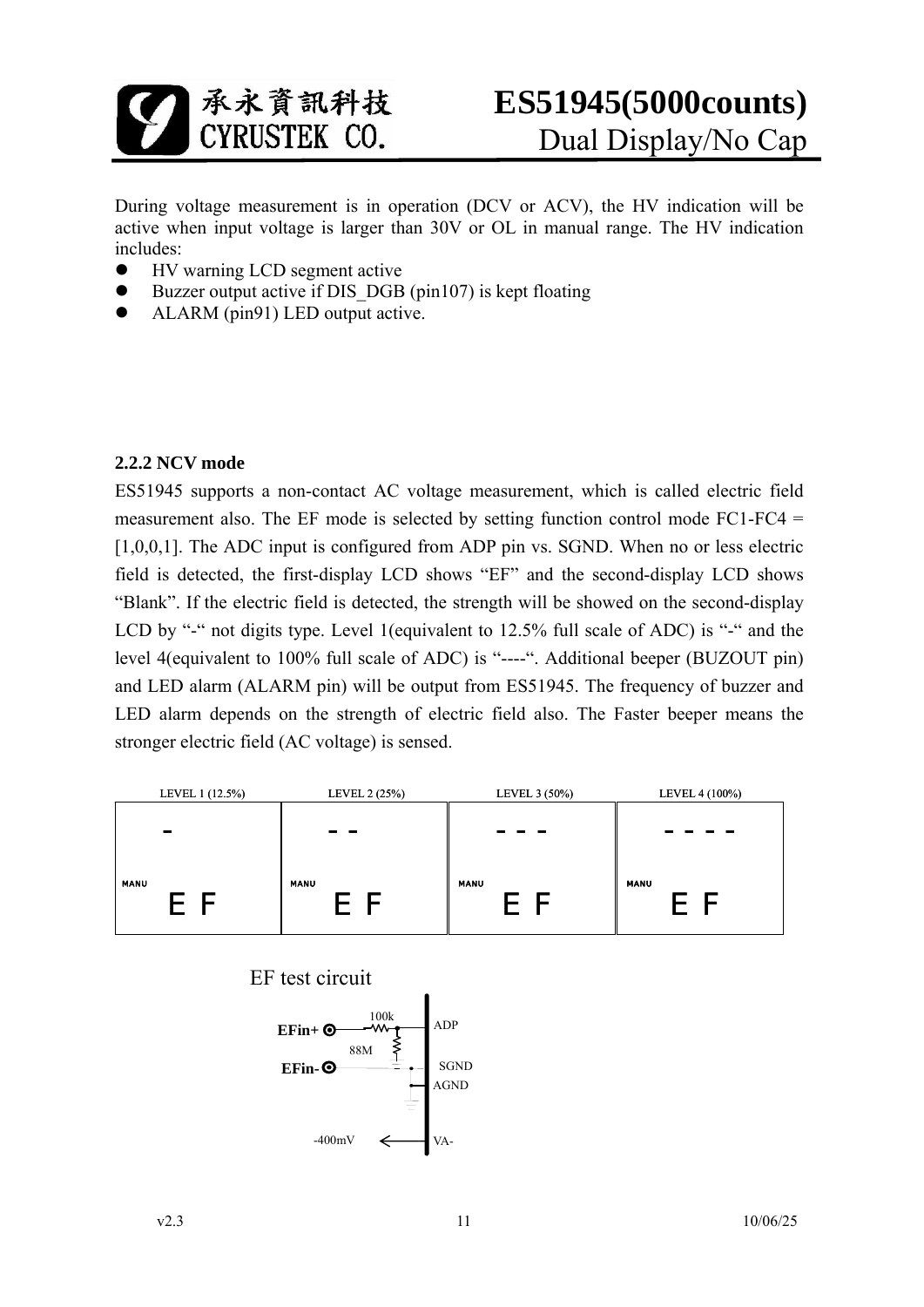

#### **2.3 Current measurement for clampmeter**

#### **(1) ACA/DCA**

ES51945 has 2 automatic and 3 manual current measurement modes for Clampmeter. The following table summarizes the full-scale range of each mode. When ES51945 operate in the automatic VA1  $\sim$  VA2, it takes high input from IVSH/IVSL (higher range/lower range), low input from SGND and reference voltage from VR A (pin29). When ES51945 operates in the manual VA3  $\sim$  VA5, It takes high input from ADP, low input from SGND and reference voltage from VA- (pin8).

| Mode | $FC1~-4$ | <b>Full Scale</b> | <b>Input Terminal</b>       |
|------|----------|-------------------|-----------------------------|
| VA 1 | 0,0,0,0  | 50.00A / 50.00A   | IVSL/IVSH V.S. SGND (500mV) |
| VA2  | 0,0,0,1  | 500.0A / 5000A    | IVSL/IVSH V.S. SGND (500mV) |
| VA3  | 0,1,0,0  | 50.00A            | ADP V.S. SGND (500mV)       |
| VA4  | 0,1,0,1  | 500.0A            | ADP V.S. SGND (500mV)       |
| VA5  |          | 5000A             | ADP V.S. SGND (500mV)       |

Note:

1. In DCA current modes (SAC = 0) , ES51945 provides **Zero function** (push SEL key) for offset removing.

#### **(2) DCuA mode**

ES51945 has 2 manual DCuA current measurement modes for flame rod application. The following table summarizes the full scale range of each mode.

| Mode              | FC1~4   | <b>Full Scale</b> | <b>Input Terminal</b> |
|-------------------|---------|-------------------|-----------------------|
| DCuA1             | 0.0.1.0 | 500.0uA           | ADP V.S. SGND (500mV) |
| DCuA <sub>2</sub> | 0.0.1.1 | 5000uA            | ADP V.S. SGND (500mV) |

#### **(3) Low pass filter (LPF) mode for ACA mode**

A  $3<sup>rd</sup>$  order low-pass filter (3dB bandwidth = 4kHz typ.) with is built in ES51945 to reduce the influence of high frequency noise. The LPF mode is active in ACA only if DIS LPF is connected to DGND or floating.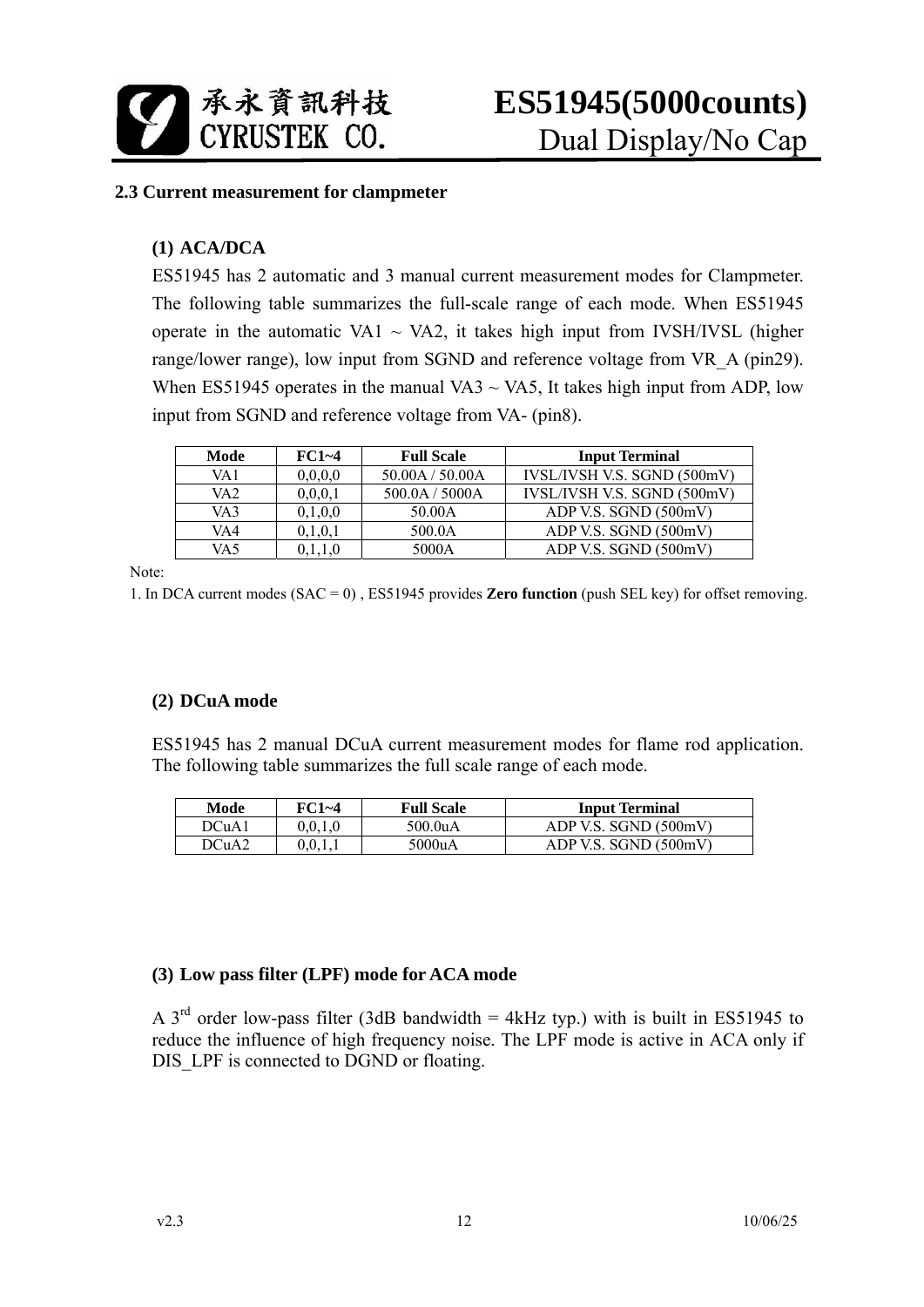

#### **2.4 Resistance Measurement ( R )**

A re-configurable divider automatically provides a suitable full-scale range in resistance measurement mode. The following table summarizes the full-scale ranges and the reference resistors in each configuration.

| <b>Configuration</b> | <b>Full Scale Range</b> | <b>Relative Resistor</b> | <b>Equivalent value</b> |
|----------------------|-------------------------|--------------------------|-------------------------|
| OR 1                 | $500.0\Omega$           | OR 1                     | $100\Omega$             |
| OR2                  | $5.000K\Omega$          | VR5                      | 1ΚΩ                     |
| OR3                  | $50.00K\Omega$          | VR4    VR1               | $10K\Omega$             |
| OR4                  | $500.0K\Omega$          | $VR3$    $VR1$           | $100\mathrm{K}\Omega$   |
| OR5                  | $5.000 \text{M}\Omega$  | VR2    VR1               | 1Μ $\Omega$             |
| OR6                  | $50.00 \text{M}\Omega$  | /R 1                     | $10\mathrm{M}\Omega$    |

#### **2.5 Continuity Check ( S )**

Continuity check shares the same configuration with  $500.0\Omega$  manual resistance measurement mode and has buzzer output to indicate continuity. The buzzer generates 2KHz beep and ALARM1 (pin 105) drive high output (V+ level) whenever the reading is less than 30Ω. The ES51945 built in a high speed short detection circuit and the detection could be less than 10ms.

#### **2.6 Diode Measurement ( D )**

Diode measurement mode shares the same configuration with 5.000V manual voltage measurement mode and has buzzer output to indicate continuity. The buzzer generates a 2KHz sound and Alarm1 (pin 105) drive high output (V+ level) whenever the reading is less than 30mV. If the test circuit is open or the voltage drop between the two ports of the diode under test is larger than 2V, the LCD panel will show "OL".

#### **2.7 Frequency counter**

In frequency mode, main-display shows frequency and sub-display shows duty cycle at the same time. The time base of the frequency counter is derived from an external crystal oscillator by

$$
T_{\text{counter}} = \frac{4,000,000}{F_{\text{osc}}}
$$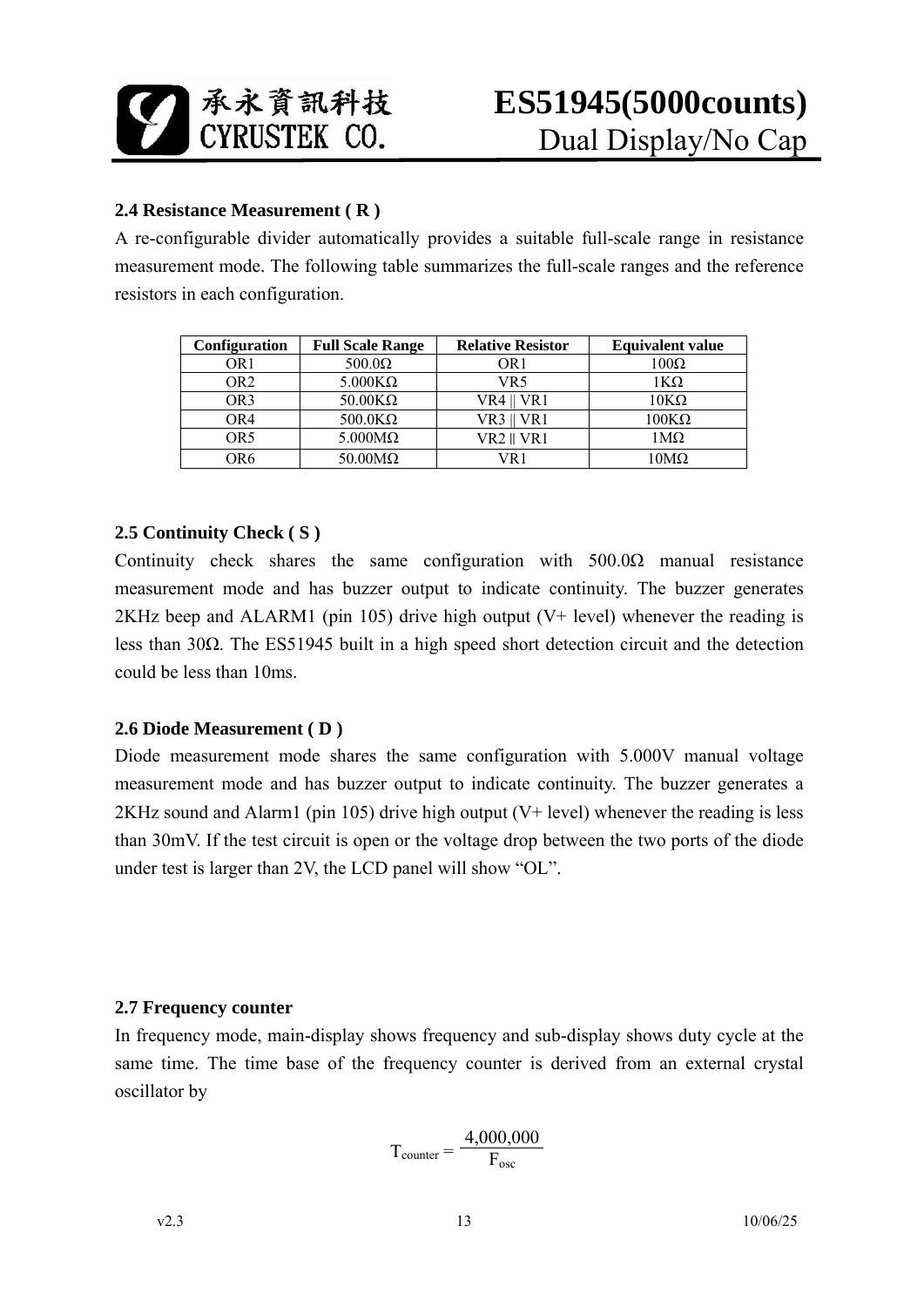

where  $F_{\text{osc}}$  is the frequency of the crystal oscillator. Thus, the counter has a 1-second time base when a 4MHz oscillator is used. The frequency counter can select the proper range automatically or manually. Auto-range operation extends over seven decades, from 500.0Hz to 50.00MHz. The following table summarizes the full-scale range of the frequency counter.

| Configuration   | <b>Full Scale range</b> |
|-----------------|-------------------------|
| FR 1            | 500.0Hz                 |
| FR <sub>2</sub> | 5.000KHz                |
| FR <sub>3</sub> | 50.00KHz                |
| FR4             | 500.0KHz                |
| FR5             | 5.000MHz                |
| FR6             | 50.00MHz                |

\*If input frequency is less than 5.0Hz, ES51945 will show **0.0Hz**

#### **2.8 Duty Cycle measurement**

The duty cycle measurement is available in frequency mode simultaneously. The duty cycle mode range is available within 5.0% to 95.0% (<  $10kHz@3Vpp$ ). The minimum resolution is 0.1%. If the source frequency duty cycle is smaller than 1.0%, the 0.0% will be shown on the LCD display. If the duty cycle is larger than 98.9%, the **OL** will be shown on the LCD sub-display. When the frequency is zero, the duty cycle display will be 0.0%.





#### **2.9 Temperature measurement mode**

Temperature measurement mode takes input signal from ADP pin and reference voltage from VA-. ES51945 has a built-in ºC-to-ºF scale translation circuit, and only needs an external ºC scale application circuit. The application circuit for ºF scale is not required.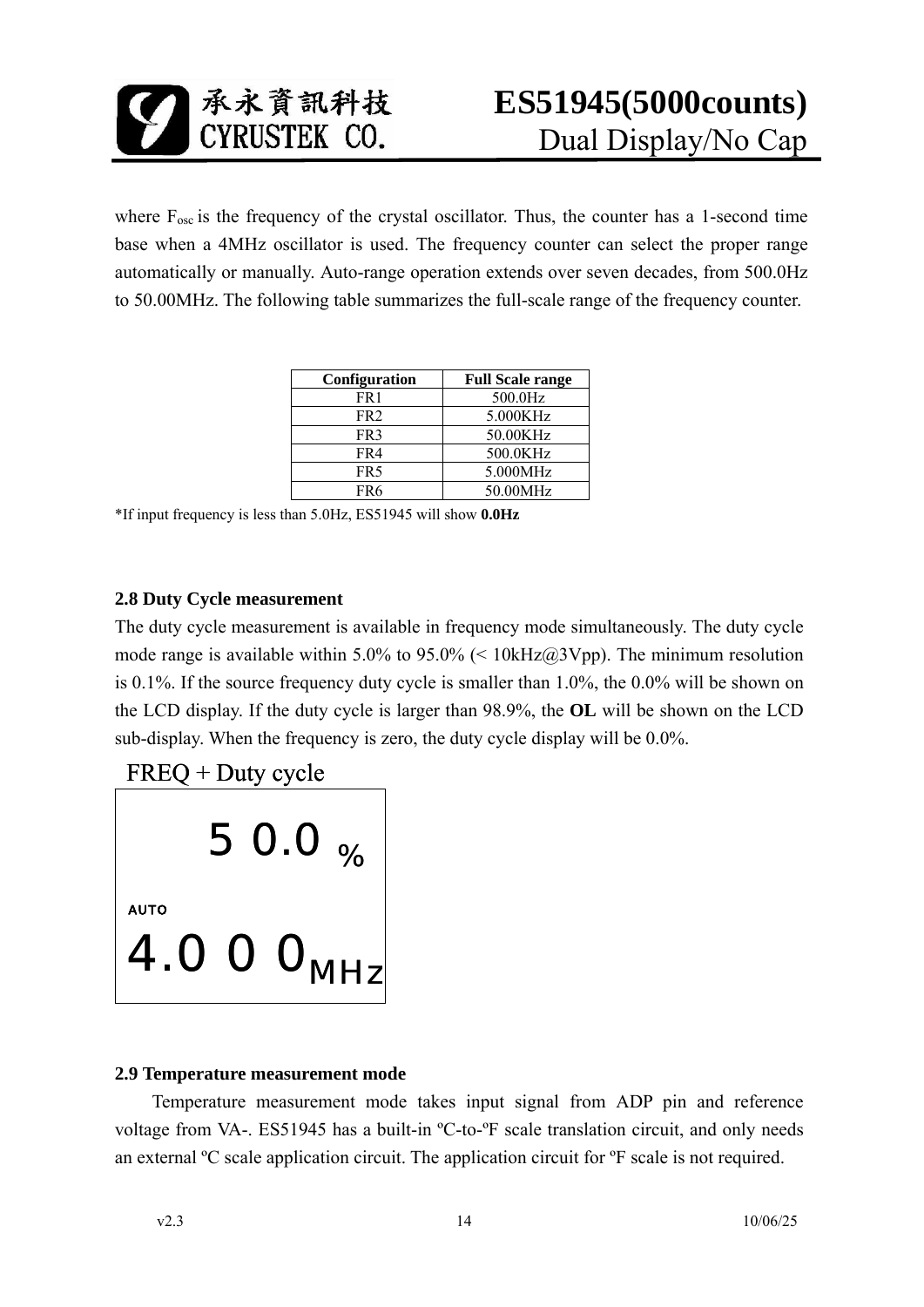

The <sup>o</sup>C & <sup>o</sup>F readings are shown on the dual-display LCD simultaneously. In temperature2 measurement mode, the default range is 5000 ºC or 9032 ºF manual range. In temperature1 measurement mode, the default range is 500.0/5000 ºC or 932.0/9032 ºF auto range. The TSEL pin (pin104) is pulled to V-, the temperature1 measurement mode will be set to 500.0 ºC manual mode.

| <b>Range</b> | <b>Full scale range</b> | Input terminal             |
|--------------|-------------------------|----------------------------|
| Temp1        | Auto 500.0℃ / 5000℃     | ADP V.S. SGND (50mV/500mV) |
| Temp2        | Manual $5000^{\circ}$ C | ADP V.S. SGND (500mV)      |

#### **2.10 Multi-level low battery voltage detection**

ES51945 provides a voltage detection input (pin 121: LBAT9) for multi-level low battery application. There are two internal voltage reference Vt1 & Vt2 for comparing with LBAT9. If LBAT9 is larger than Vt1, the LCD segment of SLB3 – SLB1 will active always. This status implies Full battery. When LBAT9 is less than Vt1 but larger than Vt2, the LCD segment of SLB3 will disappear and this status implies Half battery. When LBAT9 is less than Vt2, the LCD segment of SLB2 will disappear and this status implies Low battery. When the Low battery status lasts for 10 seconds, the LCD segment of SLB1 will be blinking. When the SLB1 is blinking for 20 seconds, the operation of meter will be inhibited and LCD panel will show " Lo.bt". In this case, it is suggested to replace a new battery immediately. After "Lo.bt" appears and lasts for 60 seconds, ES51945 will enter to auto power off mode.

| Full battery | Half battery                                       | Low battery | Low battery condition $>$ 30s<br>Operation not allowed |
|--------------|----------------------------------------------------|-------------|--------------------------------------------------------|
| Ē            |                                                    |             | blinking                                               |
| <b>AUTO</b>  | <b>AUTO</b>                                        | <b>AUTO</b> | <b>AUTO</b>                                            |
| DC           | DC<br>1.8 0 0 $_{V}$ 1.8 0 0 $_{V}$ 1.8 0 0 $_{V}$ | DC          | DC<br>$\boldsymbol{L}$ o.b $\boldsymbol{t}$            |



Low battery test circuit (a) Low battery test circuit (b)

![](_page_14_Figure_10.jpeg)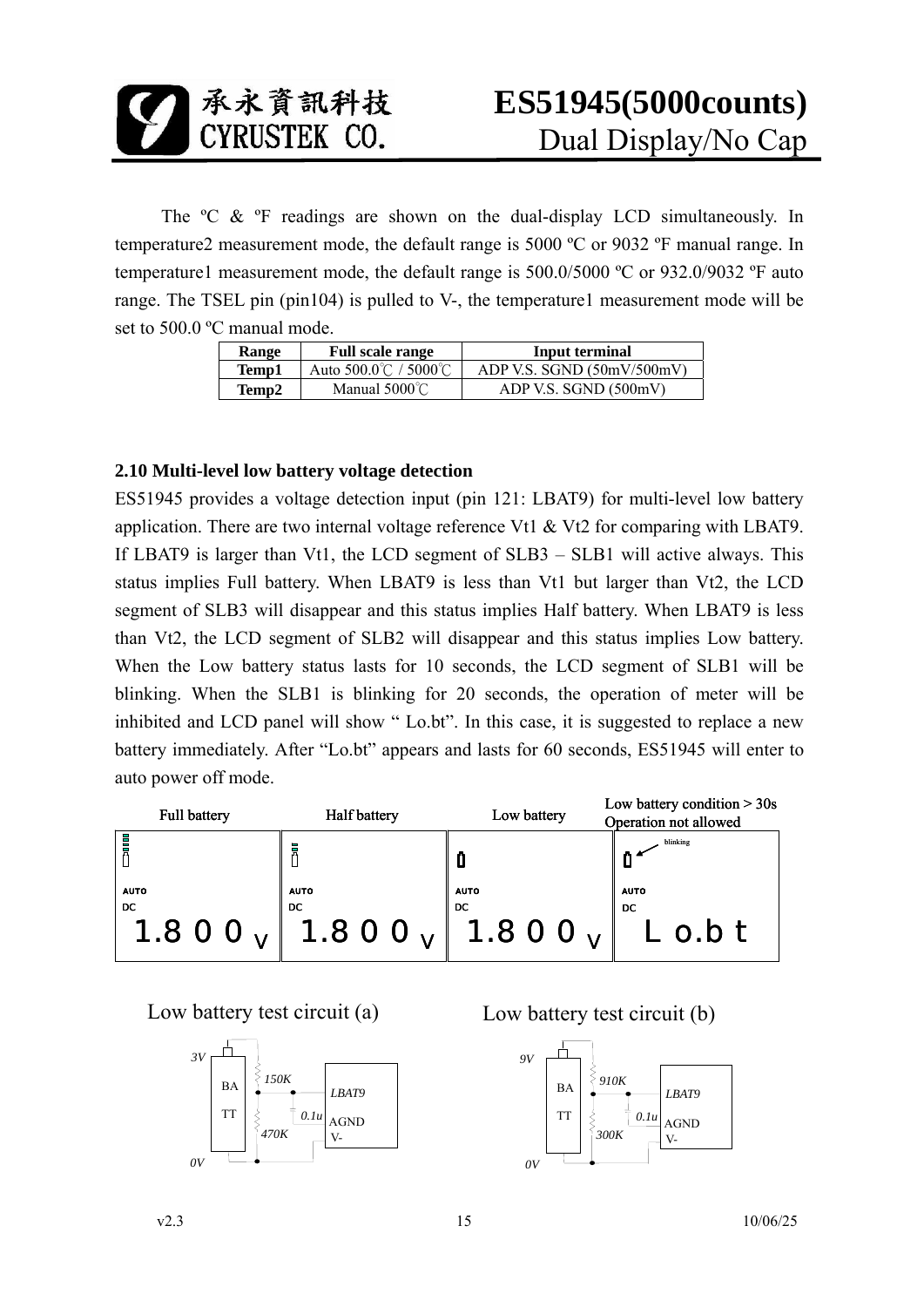![](_page_15_Picture_0.jpeg)

#### **2.11 Auto power off (APO) and idle time selection**

ES51945 has a default auto power off function. If the meter is idle for more than the given Idle Time, the chip automatically turns the power off. The idle time to trigger the auto power off function is determined by pin 'APOSEL'. If pin APOSEL is connected to V-, the Idle Time will be set to 30 minutes. If pin APOSEL is connected to DGND or floating, the Idle Time will be set to 15 minutes. When APO happens, the state of the meter is saved. The APO sign on the LCD panel indicates whether the auto power off is enabled or not. If user might want to disable Auto power off, power on the meter when any of the push functions, except for HOLD, is pressed down.

**Note**:

- 1. Powering on the meter while pressing HOLD and lasts 2 seconds turns on all LCD segments until HOLD is pressed again.
- 2. When low battery status happened (LCD show "Lo.bt"), the APO idle time will be reset to 60 sec.

#### **2.12 Sleep**

The meter enters sleep mode after auto power off. The SLEEP pin asserts low (V-) in the sleep mode, and asserts high (V+, not 0V) after re-power on.

#### **2.13 Re-power on**

After auto power-off, pushing any of the push function or changing the rotary mode can turn on the meter again. If the meter is re-powered on by changing the rotary mode, the saved state is cleared. If the meter is re-powered on by push functions, the chip restores the saved state and enters HOLD mode. The LCD displays the saved value.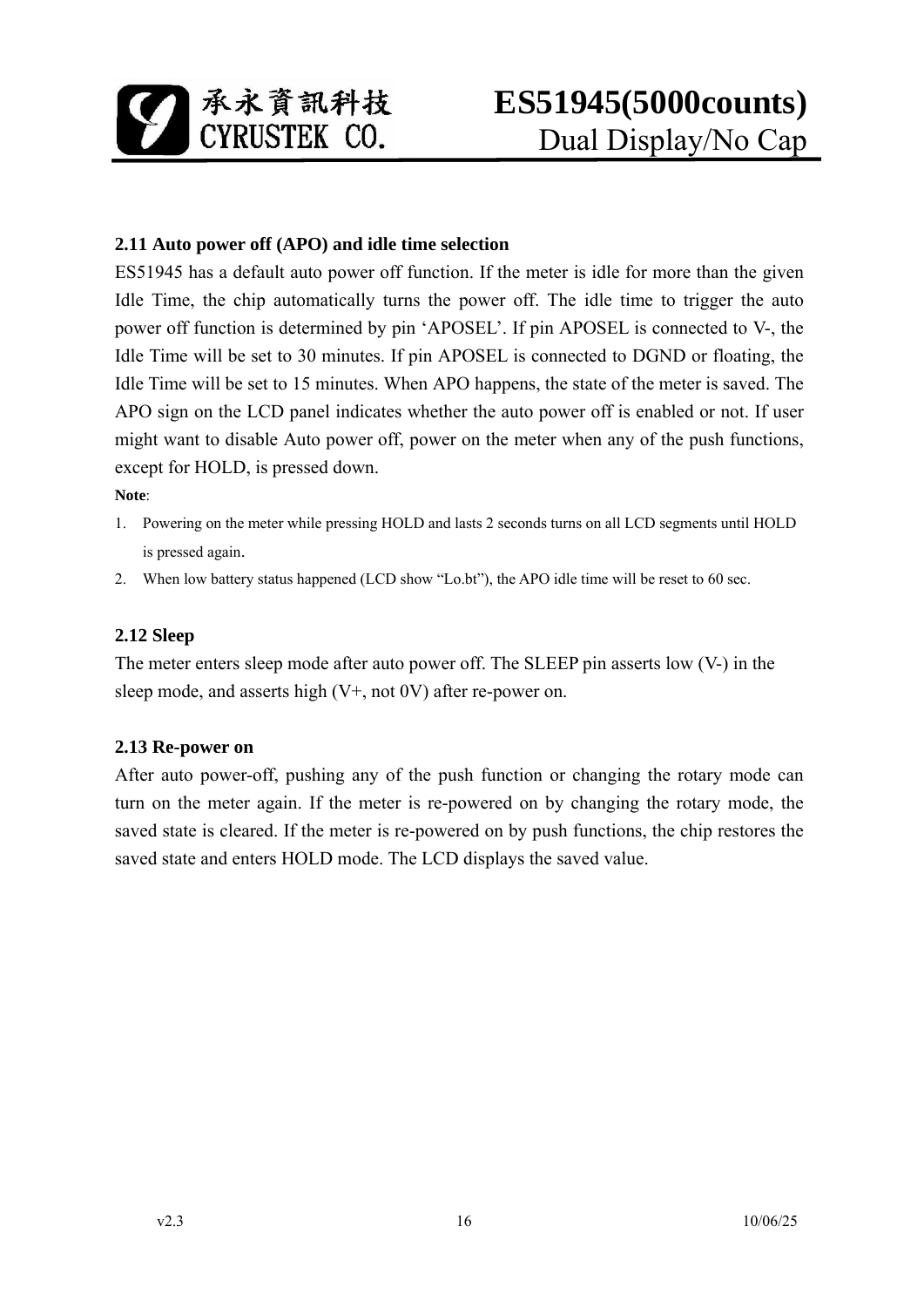![](_page_16_Picture_0.jpeg)

#### **3. Measurement Mode Switching**

Measurement mode depends on the logic level of SVR, S50V, SAC, FC1, FC2, FC3 and

F<sub>C4</sub>

| <b>SVR</b>              | <b>S50V</b>             | <b>SAC</b>              | FC <sub>1</sub> | FC <sub>2</sub> | FC <sub>3</sub> | FC4            | <b>Function mode</b>                          | Remark                  |
|-------------------------|-------------------------|-------------------------|-----------------|-----------------|-----------------|----------------|-----------------------------------------------|-------------------------|
| 0                       | Χ                       | 1                       | $\mathbf 0$     | $\mathbf 0$     | 0               | 0              | ACV (5.000V) + ACA (50.00A / 500.0A)          | V <sub>A1</sub>         |
| $\overline{0}$          | $\overline{\mathsf{x}}$ | $\mathbf{1}$            | $\mathbf 0$     | $\overline{0}$  | $\mathbf 0$     | $\overline{1}$ | ACV (5.000V) + ACA (500.0A / 5000A)           | VA <sub>2</sub>         |
| $\mathbf 0$             | $\overline{X}$          | 1                       | $\mathbf 0$     | 1               | $\mathbf 0$     | $\mathbf 0$    | ACV (5.000V) + ACA (50.00A)                   | V A3                    |
| $\overline{0}$          | $\overline{\mathsf{x}}$ | $\overline{1}$          | $\overline{0}$  | $\overline{1}$  | $\overline{0}$  | $\overline{1}$ | ACV (5.000V) + ACA (500.0A)                   | VA4                     |
| $\overline{0}$          | $\overline{\mathsf{x}}$ | $\overline{1}$          | $\overline{0}$  | $\overline{1}$  | $\overline{1}$  | $\overline{0}$ | ACV (5.000V) + ACA (5000A)                    | VA <sub>5</sub>         |
| $\overline{1}$          | $\overline{0}$          | $\overline{1}$          | $\overline{0}$  | $\overline{0}$  | $\overline{0}$  | $\overline{0}$ | ACV (50.00V) + ACA (50.00A / 500.0A)          | VA <sub>1</sub>         |
| $\mathbf{1}$            | $\mathbf 0$             | 1                       | $\mathbf 0$     | $\overline{0}$  | $\mathbf 0$     | 1              | ACV (50.00V) + ACA (500.0A / 5000A)           | V <sub>A2</sub>         |
| $\overline{1}$          | 0                       | $\mathbf{1}$            | $\overline{0}$  | 1               | $\mathbf 0$     | $\overline{0}$ | ACV (50.00V) + ACA (50.00A)                   | V A3                    |
| $\mathbf{1}$            | $\overline{0}$          | 1                       | $\Omega$        | $\mathbf{1}$    | $\Omega$        | 1              | ACV (50.00V) + ACA (500.0A)                   | VA4                     |
| 1                       | 0                       | 1                       | $\overline{0}$  | 1               | 1               | $\overline{0}$ | ACV (50.00V) + ACA (5000A)                    | VA <sub>5</sub>         |
| $\mathbf{1}$            | 1                       | 1                       | 0               | $\overline{0}$  | 0               | $\overline{0}$ | ACV (500.0V) + ACA (50.00A / 500.0A)          | VA <sub>1</sub>         |
| $\overline{1}$          | $\overline{1}$          | $\overline{1}$          | $\overline{0}$  | $\overline{0}$  | $\overline{0}$  | $\overline{1}$ | ACV (500.0V) + ACA (500.0A / 5000A)           | VA <sub>2</sub>         |
| $\overline{1}$          | $\overline{1}$          | $\overline{1}$          | $\overline{0}$  | $\overline{1}$  | $\overline{0}$  | $\overline{0}$ | ACV (500.0V) + ACA (50.00A)                   | V A3                    |
| $\overline{1}$          | $\overline{1}$          | $\overline{1}$          | $\overline{0}$  | $\overline{1}$  | $\overline{0}$  | $\mathbf{1}$   | ACV (500.0V) + ACA (500.0A)                   | VA <sub>4</sub>         |
| $\mathbf{1}$            | 1                       | 1                       | $\mathbf 0$     | 1               | 1               | 0              | ACV (500.0V) + ACA (5000A)                    | VAS                     |
| $\overline{0}$          | $\overline{\mathsf{x}}$ | $\overline{0}$          | $\overline{0}$  | $\overline{0}$  | 0               | $\overline{0}$ | DCV (5.000V) + DCA (50.00A / 500.0A)          | $\overline{VA1}$        |
| $\overline{0}$          | $\overline{\mathsf{x}}$ | $\overline{0}$          | $\overline{0}$  | 0               | $\mathbf 0$     | $\mathbf{1}$   | DCV (5.000V) + DCA (500.0A / 5000A)           | VA <sub>2</sub>         |
| $\overline{0}$          | $\overline{\mathsf{x}}$ | $\overline{0}$          | $\overline{0}$  | $\overline{1}$  | $\overline{0}$  | $\overline{0}$ | DCV (5.000V) + DCA (50.00A)                   | VA3                     |
| $\mathbf 0$             | $\overline{\mathsf{x}}$ | $\overline{0}$          | $\mathbf 0$     | 1               | $\mathbf 0$     | 1              | DCV (5.000V) + DCA (500.0A)                   | $\overline{\text{VA4}}$ |
| $\overline{0}$          | $\overline{\mathsf{x}}$ | $\overline{0}$          | $\overline{0}$  | $\overline{1}$  | $\overline{1}$  | $\overline{0}$ | DCV (5.000V) + DCA (5000A)                    | VAS                     |
| $\mathbf{1}$            | $\overline{0}$          | 0                       | $\mathbf 0$     | $\overline{0}$  | $\mathbf 0$     | $\overline{0}$ | DCV (50.00V) + DCA (50.00A / 500.0A)          | VA <sub>1</sub>         |
| $\overline{1}$          | $\overline{0}$          | $\overline{0}$          | $\overline{0}$  | $\overline{0}$  | $\overline{0}$  | $\overline{1}$ | DCV (50.00V) + DCA (500.0A / 5000A)           | VA <sub>2</sub>         |
| $\mathbf{1}$            | 0                       | 0                       | $\mathbf 0$     | 1               | $\mathbf 0$     | 0              | DCV (50.00V) + DCA (50.00A)                   | VA <sub>3</sub>         |
| $\overline{1}$          | $\overline{0}$          | $\overline{0}$          | $\pmb{0}$       | 1               | $\overline{0}$  | $\overline{1}$ | DCV (50.00V) + DCA (500.0A)                   | VA4                     |
| $\overline{1}$          | 0                       | $\overline{0}$          | $\overline{0}$  | $\overline{1}$  | $\mathbf{1}$    | $\overline{0}$ | DCV (50.00V) + DCA (5000A)                    | VA <sub>5</sub>         |
| $\mathbf{1}$            | 1                       | $\overline{0}$          | $\overline{0}$  | $\overline{0}$  | $\overline{0}$  | $\overline{0}$ | DCV (500.0V) + DCA (50.00A / 500.0A)          | VA <sub>1</sub>         |
| 1                       | 1                       | $\overline{0}$          | $\Omega$        | $\overline{0}$  | $\Omega$        | $\overline{1}$ | DCV (500.0V) + DCA (500.0A / 5000A)           | VA <sub>2</sub>         |
| 1                       | 1                       | 0                       | $\mathbf 0$     | 1               | $\mathbf 0$     | 0              | DCV (500.0V) + DCA (50.00A)                   | VA <sub>3</sub>         |
| 1                       | 1                       | 0                       | $\mathbf 0$     | 1               | $\mathbf 0$     | 1              | DCV (500.0V) + DCA (500.0A)                   | VA4                     |
| $\overline{1}$          | $\overline{1}$          | $\overline{0}$          | $\overline{0}$  | $\overline{1}$  | $\overline{1}$  | $\overline{0}$ | DCV (500.0V) + DCA (5000A)                    | VA <sub>5</sub>         |
| $\overline{\mathsf{x}}$ | $\overline{\mathsf{x}}$ | $\overline{0}$          | $\pmb{0}$       | $\overline{0}$  | $\mathbf{1}$    | $\overline{0}$ | DCuA (500.0uA)                                | DCuA1                   |
| $\overline{\mathsf{X}}$ | $\overline{\mathsf{x}}$ | $\overline{0}$          | $\overline{0}$  | $\overline{0}$  | 1               | $\mathbf 1$    | DCuA (5000uA)                                 | DCuA2                   |
| $\overline{\mathsf{x}}$ | $\overline{\mathsf{x}}$ | $\overline{\mathsf{x}}$ | $\overline{1}$  | $\overline{0}$  | $\mathbf 0$     | $\overline{0}$ | FREQ + Duty cycle                             | Fmode                   |
| $\overline{\mathsf{x}}$ | $\overline{\mathsf{x}}$ | $\overline{\mathsf{x}}$ | $\mathbf{1}$    | $\Omega$        | $\mathbf 0$     | 1              | NCV (EF)                                      | EFmode                  |
| $\overline{X}$          | Χ                       | $\overline{\mathsf{x}}$ | 1               | 0               | 1               | 0              | Temp (500.0 °C / 5000 °C) (AUTO) <sup>1</sup> | Temp1                   |
| $\overline{\mathsf{x}}$ | $\overline{\mathsf{x}}$ | $\overline{\mathsf{x}}$ | 1               | 0               | 1               | 1              | Temp (5000 °C)                                | Temp2                   |
| $\overline{\mathsf{x}}$ | $\overline{\mathsf{x}}$ | $\overline{0}$          | $\overline{1}$  | $\overline{1}$  | $\overline{0}$  | $\overline{0}$ | R (Resistance mode)                           | $\overline{R}$          |
| $\overline{\mathsf{X}}$ | $\overline{\mathsf{x}}$ | $\overline{0}$          | $\overline{1}$  | $\overline{1}$  | $\overline{0}$  | $\mathbf 1$    | S (Continuity mode)                           | $\overline{\mathsf{s}}$ |
| $\overline{\mathsf{X}}$ | $\overline{\mathsf{x}}$ | $\mathsf 0$             | $\mathbf{1}$    | $\mathbf 1$     | $\mathbf{1}$    | $\overline{0}$ | D (Diode check mode)                          | $\overline{D}$          |
| $\overline{X}$          | $\overline{X}$          | 1                       | $\mathbf 1$     | $\mathbf 1$     | $\mathbf 0$     | $\mathbf 0$    | R, S                                          | $\overline{\text{RS}}$  |
| $\overline{\mathsf{x}}$ | $\overline{\mathsf{x}}$ | $\overline{1}$          | $\overline{1}$  | $\overline{1}$  | $\overline{0}$  | $\overline{1}$ | R, S, D                                       | <b>RSD</b>              |

X means "don't care".

 $150$ mV full scale is for 500 °C range and 500mV full scale is for 5000 °C range. When TSEL (pin104) is pulled to V-, the 500 °C range is

fixed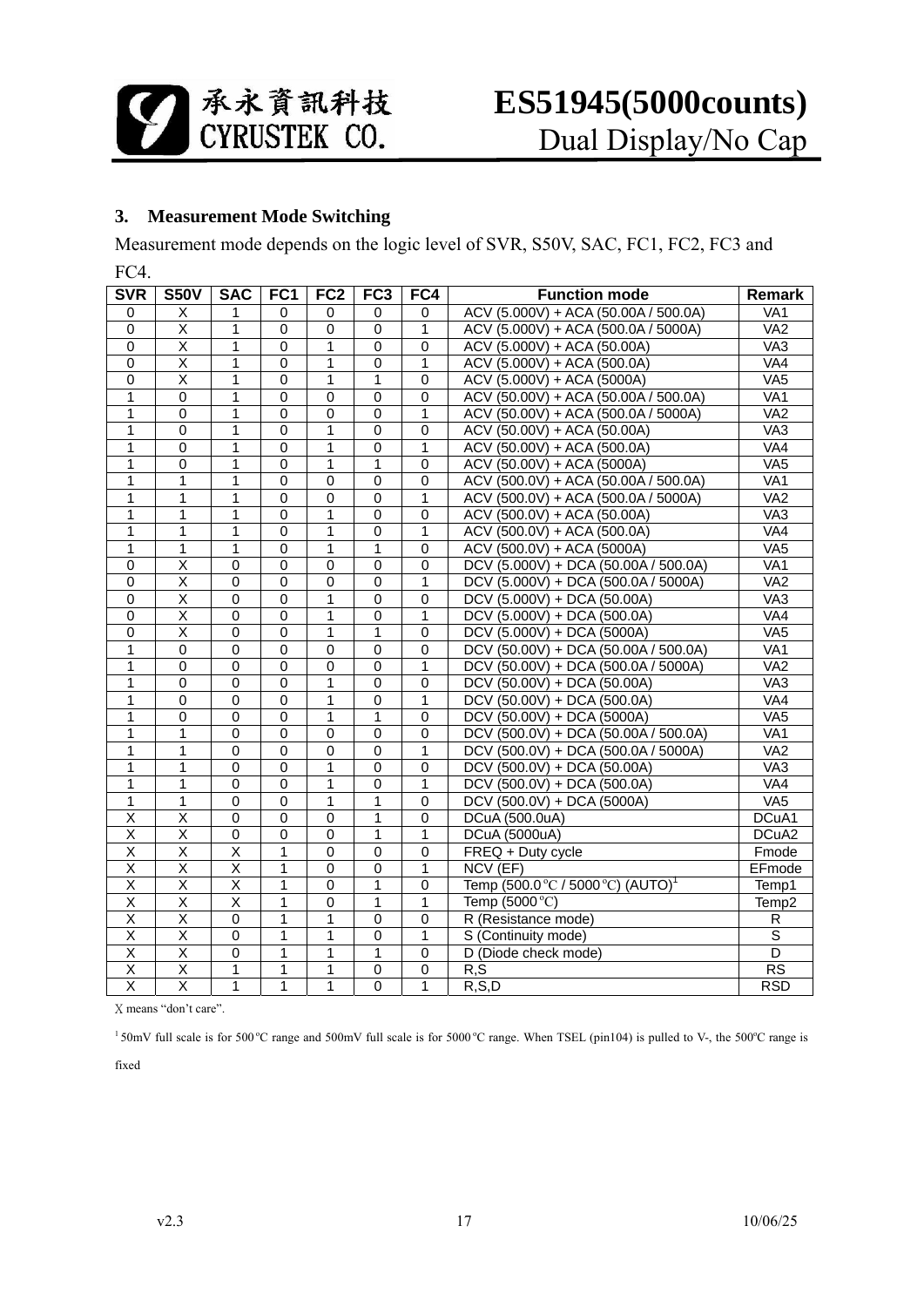![](_page_17_Picture_0.jpeg)

#### **Push function**

All the enabled push functions will be reset when the measurement mode is changed by rotary switch. The following table lists the available function versus every measurement mode.

|                                              | <b>RANGE</b>                | <b>HOLD</b>    | <b>SEL</b>    | <b>BKLIT</b>   |
|----------------------------------------------|-----------------------------|----------------|---------------|----------------|
| <b>DCV</b>                                   | O                           | O              | $\mathbf O$   | $\overline{O}$ |
| $DCV + DCA$                                  | O<br>V only)                | O              | O             | $\overline{O}$ |
| <b>ACV</b>                                   | O                           | O              | O             | $\overline{O}$ |
| $ACV + ACA$                                  | O<br>(V only)               | O              | O             | O              |
| <b>DCuA</b>                                  | X                           | O              | X             | O              |
| <b>Frequency</b>                             | $\Omega$                    | $\Omega$       | X             | $\Omega$       |
| $NCV$ (EF)                                   | X                           | X              | X             | $\overline{O}$ |
| ${}^{2}$ Temp1                               | $\overline{O}$              | O              | X             | $\overline{O}$ |
| Temp2                                        | X                           | O              | X             | $\overline{O}$ |
| <b>Resistance</b>                            | $\overline{O}$              | $\overline{O}$ | X             | $\overline{O}$ |
| <b>Continuity</b>                            | X                           | $\overline{O}$ | X             | $\overline{O}$ |
| <b>Diode</b>                                 | X                           | $\Omega$       | X             | $\Omega$       |
| $\mathbf{R}$ , $\mathbf{S}^1$                | $\Omega$<br>R only)         | $\Omega$       | O             | $\Omega$       |
| $\mathbf{R}$ , $\mathbf{S}^1$ , $\mathbf{D}$ | $\left( \right)$<br>R only) |                | $\mathcal{L}$ | ∩              |

Note:

<sup>1</sup>Continuity mode

<sup>2</sup>Auto range configuration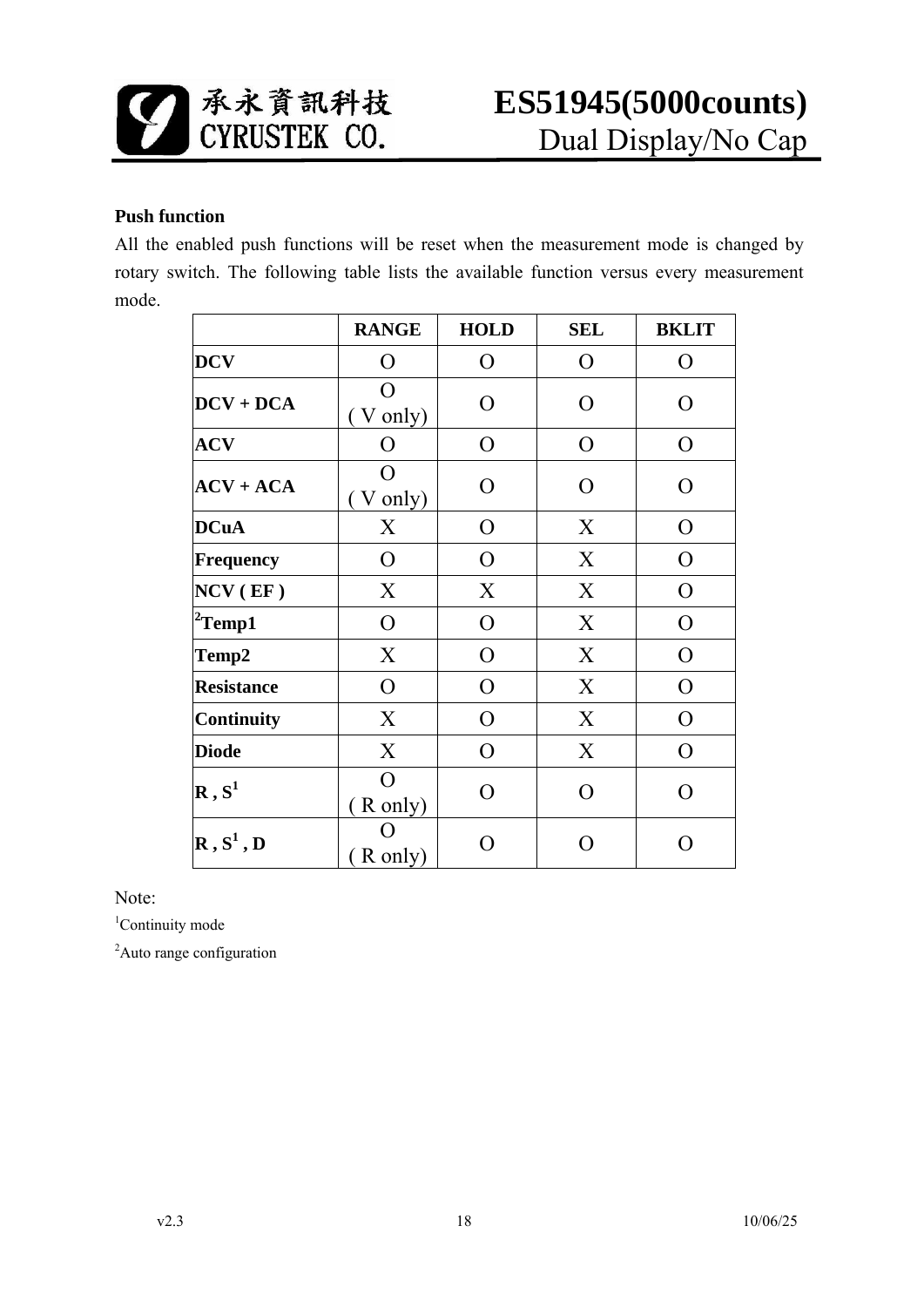![](_page_18_Picture_0.jpeg)

#### **3.1. HOLD and Delay Hold feature**

HOLD mode makes the meter stop updating the LCD panel. This mode can be nested in most of the special modes. Enabling HOLD function in automatic mode makes the meter switch to manual mode, but the full-scale range remains the same. ES51945 provides a Delay HOLD feature. To activate Delay HOLD feature, press down the HOLD bottom and last for 2 seconds. The meter will delay for 6 seconds, than enters HOLD mode. In the 6-secnod delayed time, the HOLD symbol on LCD panel will blink. HOLD function and the delayed state can be cancelled by changing the measurement mode, pressing RANGE, or push HOLD again.

![](_page_18_Figure_4.jpeg)

#### **3.2. Range**

RANGE pin configuration is shown below. It is available for voltage, resistance, frequency and temperature (Temp1) modes.

![](_page_18_Figure_7.jpeg)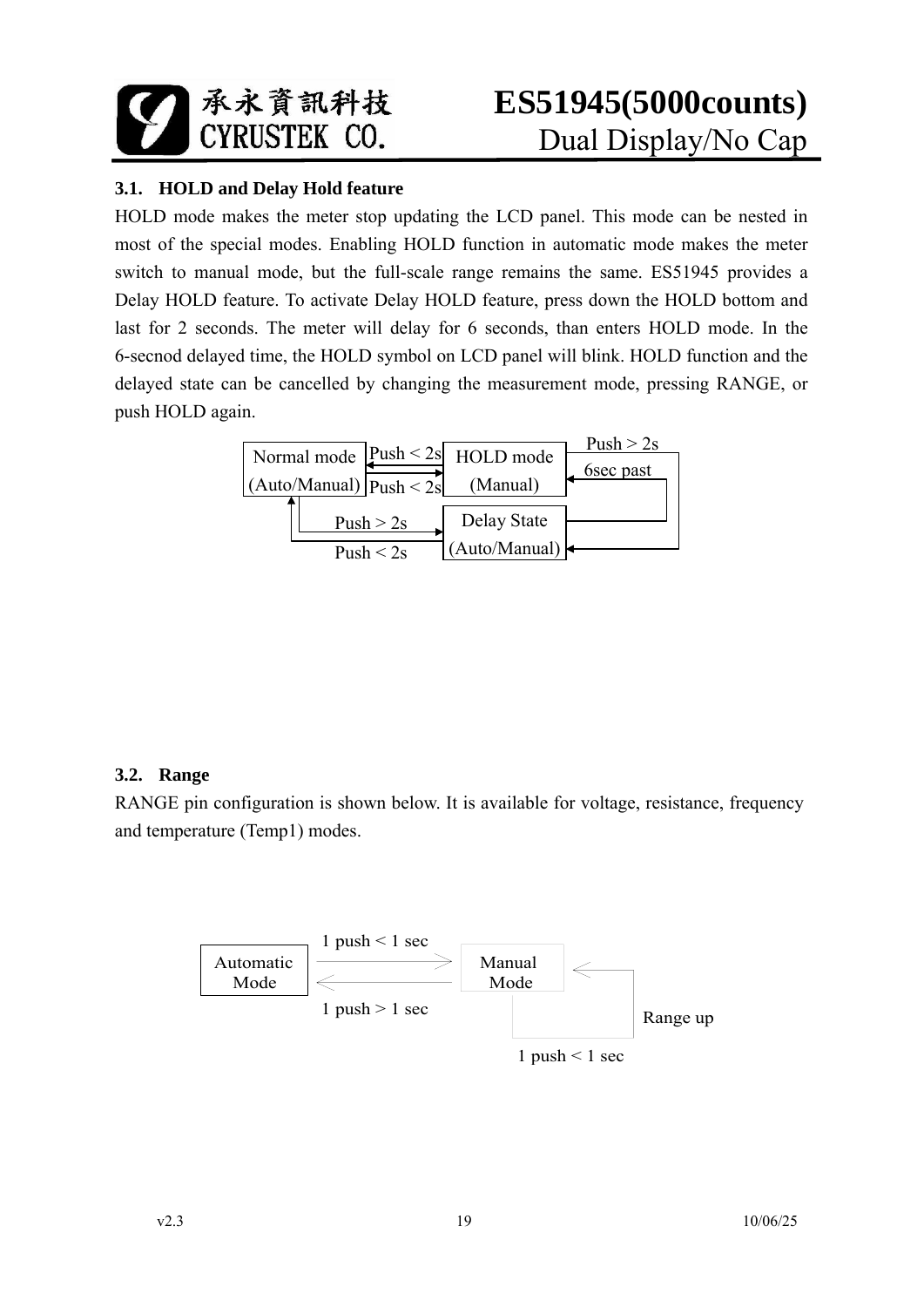| Measurement Mode<br>Auto |             | Manual                                               | Control Range                        | <b>Initial Range</b> |
|--------------------------|-------------|------------------------------------------------------|--------------------------------------|----------------------|
| $VR2 - VR5$<br>V(DC/AC)  |             | $VRi \rightarrow VRi+1$ ,<br>$VR5 \rightarrow VR1$   | $500.0$ mV $- 1000$ V                | 5.000V <sup>1</sup>  |
| Auto A(DC/AC)            | $IR1 - IR2$ | $N/A^3$                                              | $500.0A - 5000A$                     | 500.0A               |
| Auto A(AC/DC)            | $IR1 - IR2$ | $N/A^3$                                              | $50.00A - 500.0A$                    | 50.00A               |
|                          |             |                                                      | 50.00A                               | 50.00A               |
| Manual A(AC/DC)          | fixed       | fixed                                                | 500.0A                               | 500.0A               |
|                          |             |                                                      | 5000A                                | 5000A                |
| Manual DCuA              | fixed       | fixed                                                | 500.0 <sub>u</sub> A                 | 500.0 <sub>u</sub> A |
|                          |             |                                                      | 5000uA                               | 5000uA               |
| Ω                        | $OR1 - OR6$ | $ORi \rightarrow ORi + 1$ ,<br>$OR6 \rightarrow OR1$ | $500.0\Omega - 50.00\text{M}\Omega$  | $500.0\Omega$        |
| Continuity               | fixed       | fixed                                                | $500.0\Omega$                        | $500.0\Omega$        |
| Diode                    | fixed       | fixed                                                | 5.000V                               | 5.000V               |
| $T1-T2$<br>Temp1         |             | $T1 \rightarrow T2$<br>$T2 \rightarrow T1$           | $500.0^{\circ}$ C – $5000^{\circ}$ C | $500.0$ °C           |
| Frequency                | $FR1 - FR6$ | $FRi \rightarrow FRi + 1$<br>$FR6 \rightarrow FR1$   | $500.0$ Hz $-50.00$ MHz              | 500.0Hz              |

Note: Pushing RANGE resets all existing special modes.

<sup>1</sup> Initial range depends on status of SVR & S50V. See Measurement Mode Switching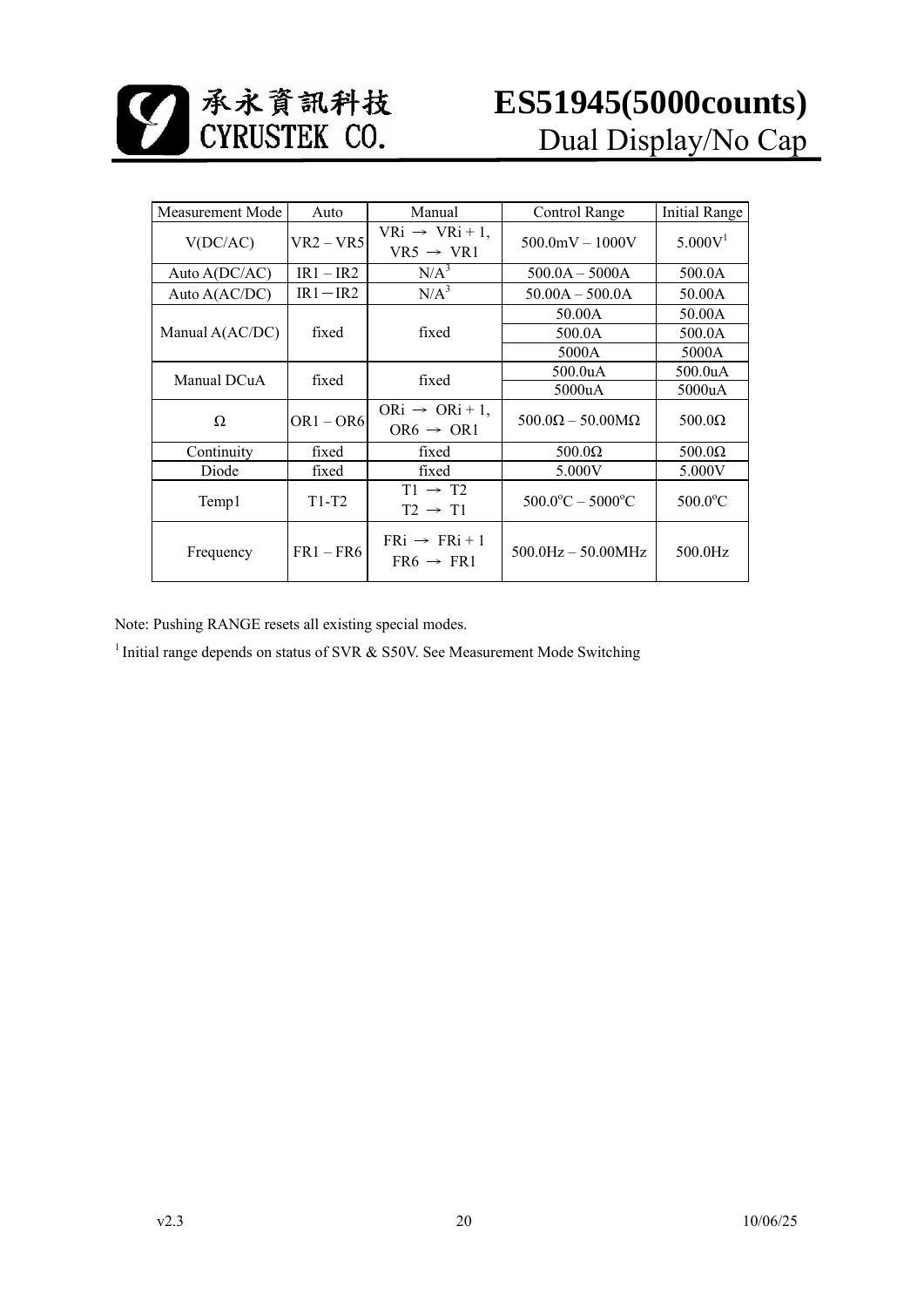![](_page_20_Picture_0.jpeg)

#### **3.3. ZERO function**

In manual DC 50.00A, 500.0A and 5000A, auto DC 50.00A/500.0A and auto DC 500.0A/5000A mesurement modes, ES51945 provides Zero function to remove the residual current value. During DCV and DCA mode are active simultaneously, push *SEL* key less than one second to enter Zero mode. In Zero mode, second-display shows  $D_{N+K}$  -  $D_N$ , where  $N = 1, 2, 3, \cdots$ ,  $D_N$  is the last conversion value before SEL is pushed, and  $D_{N+K}$  is the current conversion value. If SEL is pushed again in Zero mode, second-display will update the  $D_N$  value and displays the  $D_{N+K}$  -  $D_N$  again. The meter returns to DCV operation only if SEL is pressed and held for longer than one second. In 2-range auto DCA modes for clampmeter (500.0A/5000A or 50.00A/500.0A), the system will stay in automatic mode, even if the Zero function is activated. In other words, it could achieve real automatic operation. In automatic mode, Zero function could not be entered from higher range, but it could be still activated if current range is lower one. This is because most residual current value is so small that the range should stay at lower one in automatic mode. When enter Zero mode in lower range, the system will store the nonzero counts (residual current value). If the range goes up to higher one automatically, the non-zero counts will be divided by ten. So this function will still work well in automatic modes.

#### **State diagram for Zero mode:**

![](_page_20_Figure_5.jpeg)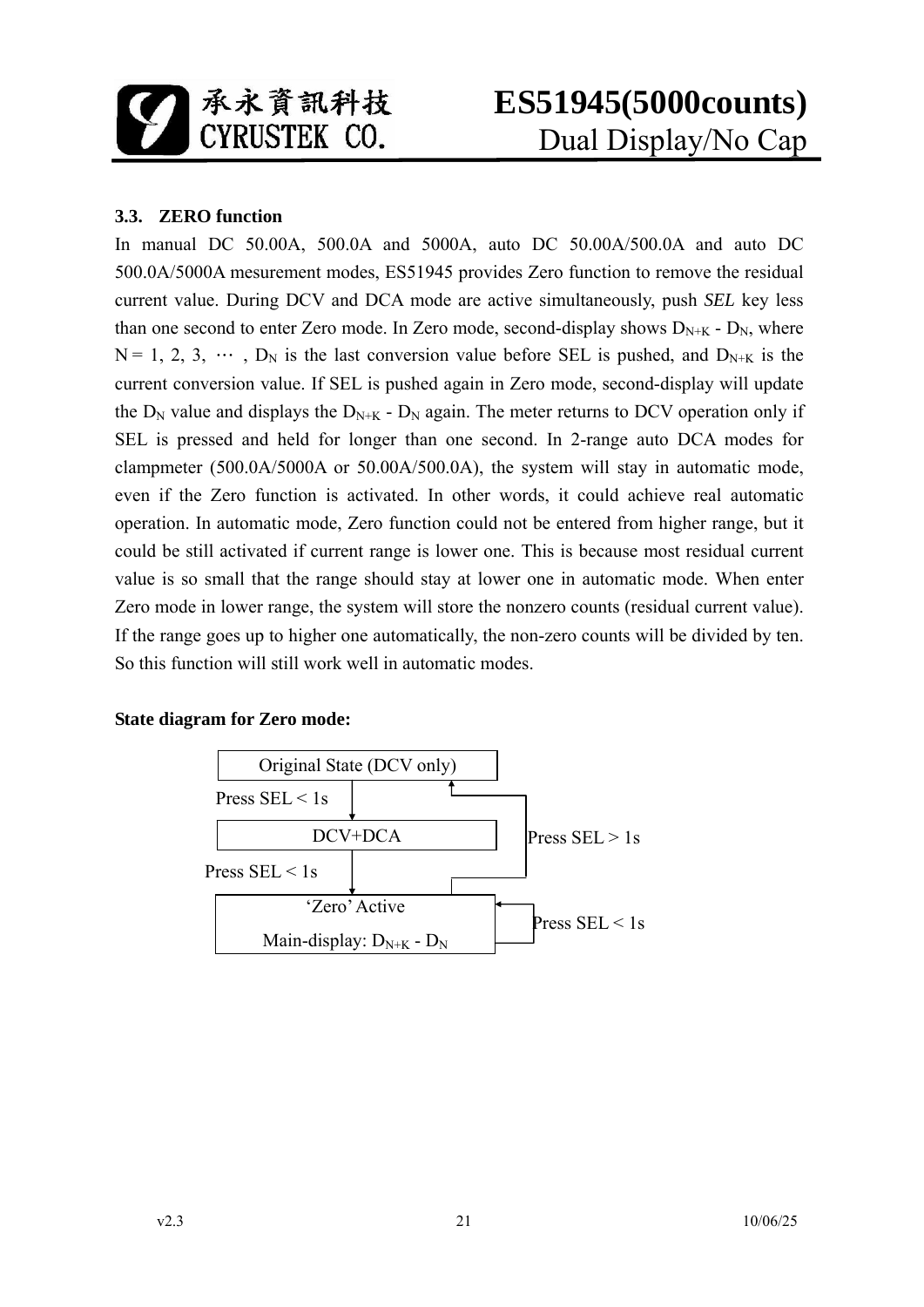![](_page_21_Picture_0.jpeg)

#### **Miscellaneous**

The conditions, which the meter turns on the buzzer, include:

- (1) Changing measurement mode generates one beep.
- (2) Pressing any of the push functions generates one beep, if the function is valid.
- (3) Power on and re-power on generate one beep.
- (4) Input overflow in voltage and current mode generates one beep every 0.3 seconds (or 3.33 beeps per second.)
- (5) Continuity(diode) check generates a continuous 2KHz beep whenever the measurement is less then  $30\Omega(30mV)$
- (6) Auto power off generates a 2KHz beep which lasts for 1.5 seconds.

The following figures show the output waveform from the BUZOUT pin.

![](_page_21_Figure_11.jpeg)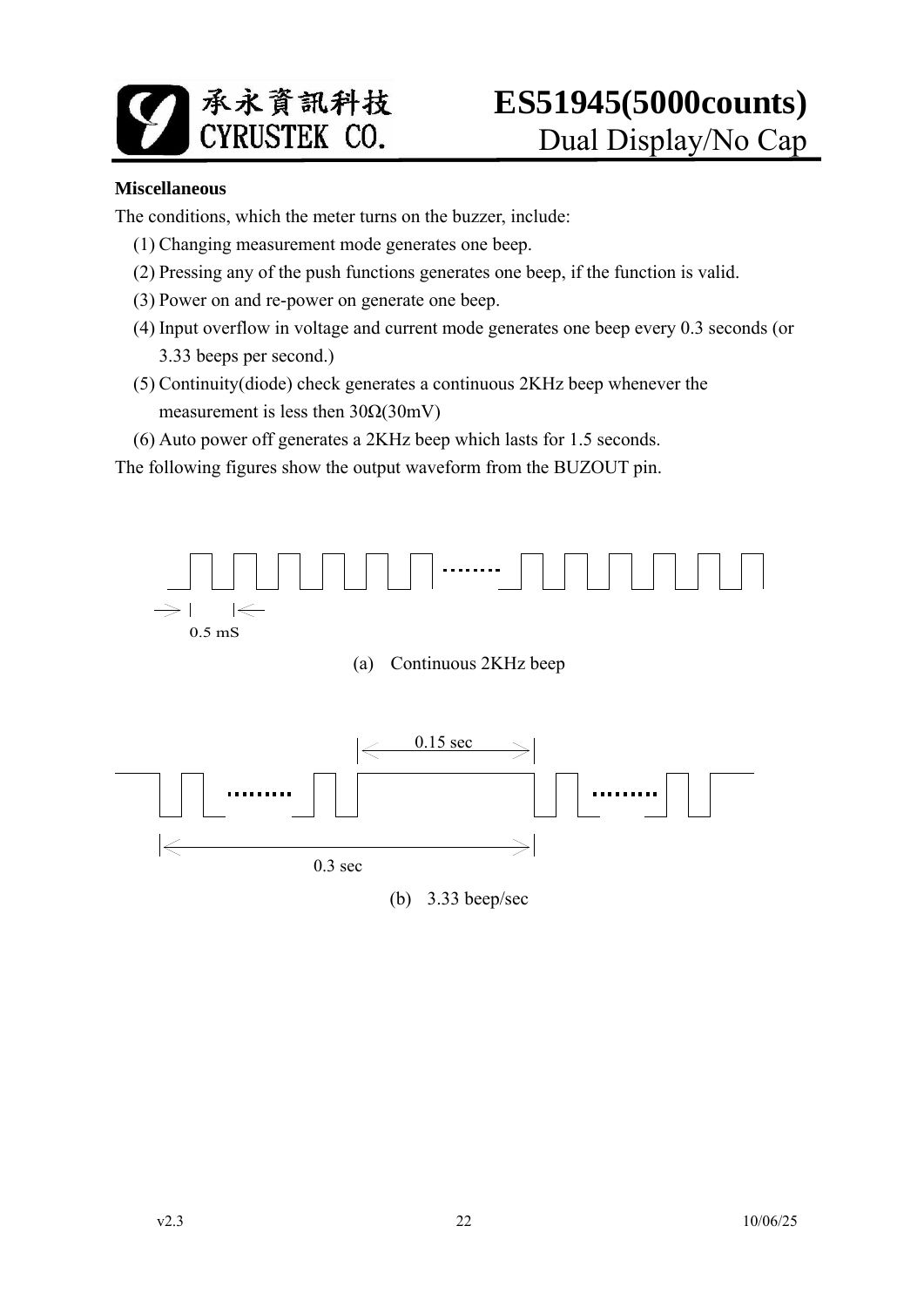承永資訊科技

# **ES51945(5000counts)** Dual Display/No Cap

#### **3.4. LCD Panel**

|                 | S12   | S13    | S14 | S15 | S16 | S17  | S18              | S <sub>19</sub>  | S <sub>20</sub> | S <sub>21</sub> | S22                | S <sub>2</sub> 3 |
|-----------------|-------|--------|-----|-----|-----|------|------------------|------------------|-----------------|-----------------|--------------------|------------------|
| BP1             | SLB3  | AC     | S4A | ≨   | S3A | HOLD |                  | 口                | ⊣<br>⊵          | S1A             | S1B                | F                |
| BP <sub>2</sub> | SLB2  | DС     | S4F | S4B | S3F | S3B  | S2F              | S <sub>2</sub> A | S2B             | S1F             | S1G                | %                |
| BP3             | SLB1  | SMINUS | S4E | S4G | S3E | S3G  | S <sub>2</sub> E | S2G              | S2C             | S1E             | S1C                | Hz2              |
| BP4             |       | APO    | S4D | S4C | S3D | S3C  | SDP <sub>2</sub> | S2D              | SDPI            | S1D             | $\mu$ <sub>2</sub> | А                |
|                 |       |        |     |     |     |      |                  |                  |                 |                 |                    |                  |
|                 | S01   | S02    | S03 | S04 | S05 | S06  | S07              | <b>S08</b>       | S09             | S10             | S11                |                  |
| BP1             | SCAN  | 4Α     | 4B  | 3A  | 3B  | 2A   | 2В               | 1A               | 1B              | $\gamma$        | М                  |                  |
| BP <sub>2</sub> | AUTO  | 4F     | 4G  | 3F  | 3G  | 2F   | 2G               | 1F               | 1G              |                 | K                  |                  |
| BP3             | MINUS | 4E     | 4C  | 3E  | 3C  | 2Е   | 2С               | 1E               | 1С              | m <sub>2</sub>  | Ω                  |                  |
| BP4             | MANU  |        | 4D  | DP3 | 3D  | DP2  | 2D               | DP1              | 1D              | V               | Hz                 |                  |

![](_page_22_Figure_4.jpeg)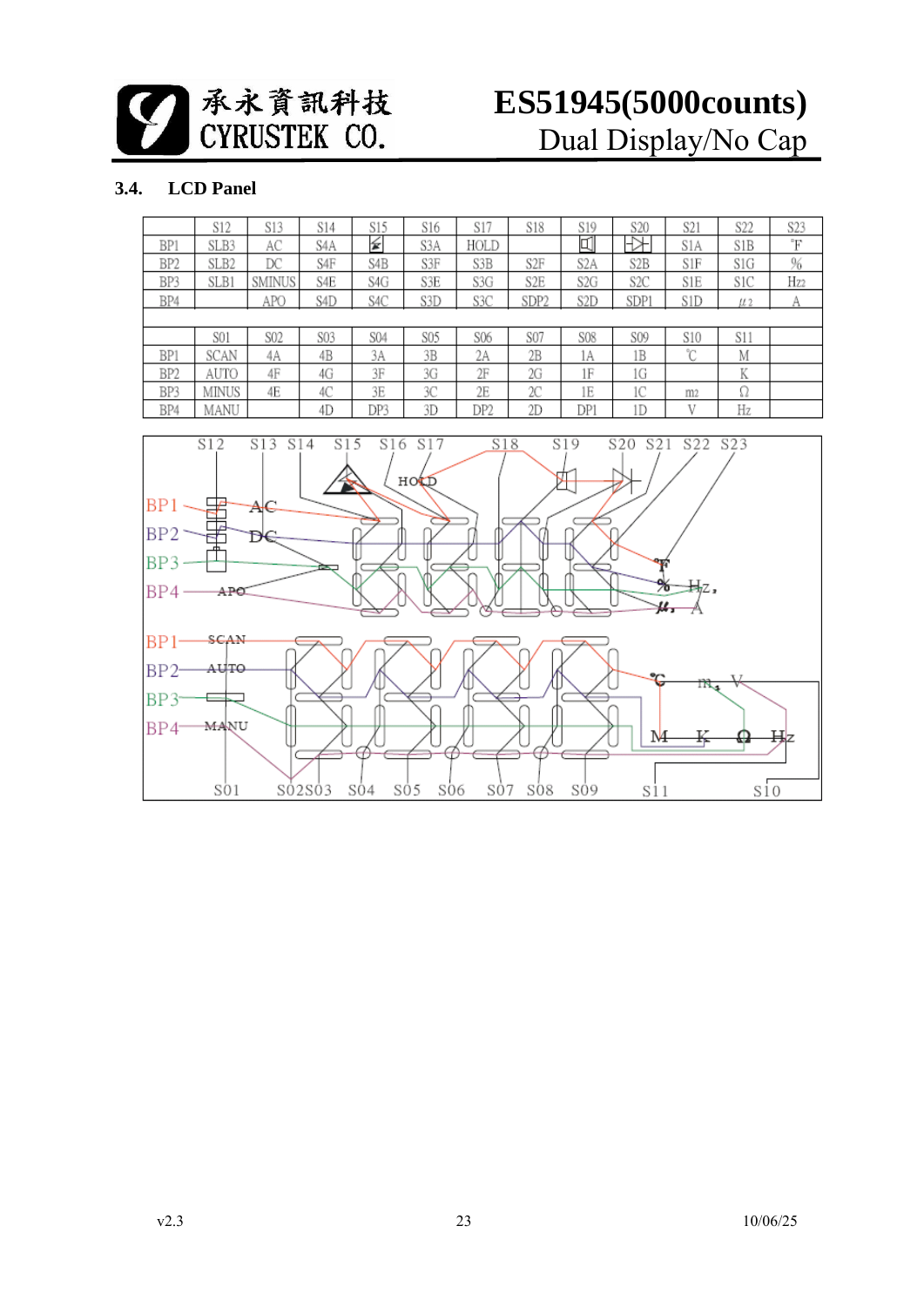![](_page_23_Picture_0.jpeg)

#### **LCD Backplane Waveform**

![](_page_23_Figure_3.jpeg)

#### **3.5. LCD display on condition**

| <b>LCD</b> Annunciator   | Condition                                                                                          |
|--------------------------|----------------------------------------------------------------------------------------------------|
| V                        | In voltage measurement mode, and diode measurement mode.                                           |
| A                        | In current measurement mode.                                                                       |
| Ω                        | In resistance measurement mode, and continuity mode.                                               |
| 띠                        | In continuity check mode.                                                                          |
| ₩                        | In diode mode.                                                                                     |
| $\frac{0}{0}$            | In duty cycle measurement.                                                                         |
| Hz                       | Hz for Frequency mode (voltage signal to FREQ input)                                               |
| Hz <sub>2</sub>          | Hz for ACA mode (ADP/IVSH/IVSL)                                                                    |
| DC                       | In DC voltage or current mode.                                                                     |
| AC                       | In AC voltage or current mode.                                                                     |
| <b>AUTO</b>              | When automatic range selection is enabled. (Voltage, resistance, frequency mode)                   |
| <b>MANU</b>              | In manual mode.                                                                                    |
| HOLD                     | When HOLD function is enabled.                                                                     |
| m <sub>2</sub>           | In voltage measurement mode and the full scale range is in the order of $10^{-3}$ .                |
| $\mu_2$                  | In DCuA current measurement mode and the full scale range is in the order of uA.                   |
| M                        | In resistance measurement mode and the full scale range is in the order of $M\Omega$               |
| $\bf K$                  | In resistance measurement mode and the full scale range is in the order of $K\Omega$               |
| $\overleftarrow{\bm{x}}$ | When the reading is exceeding 30V or OL in DCV or ACV, the HV warning symbol<br>will be displayed. |
| $\overline{C}$           | In temperature measurement mode and when the unit is $\degree$ C                                   |
| $\overline{F}$           | In temperature measurement mode and when the unit is <sup>°</sup> F                                |
| SLB3                     | When voltage (ref. to V-) of LBAT9 pin is less than Vt1, SLB3 will disappear.                      |
| SLB <sub>2</sub>         | When voltage (ref. to Vo) of LBAT9 pin is less than Vt2, SLB2 will disappear.                      |
| SLB1                     | When SLB2 disappears for 8 seconds, SLB1 will be blinking.                                         |
| <b>APO</b>               | When auto power off function is enabled.                                                           |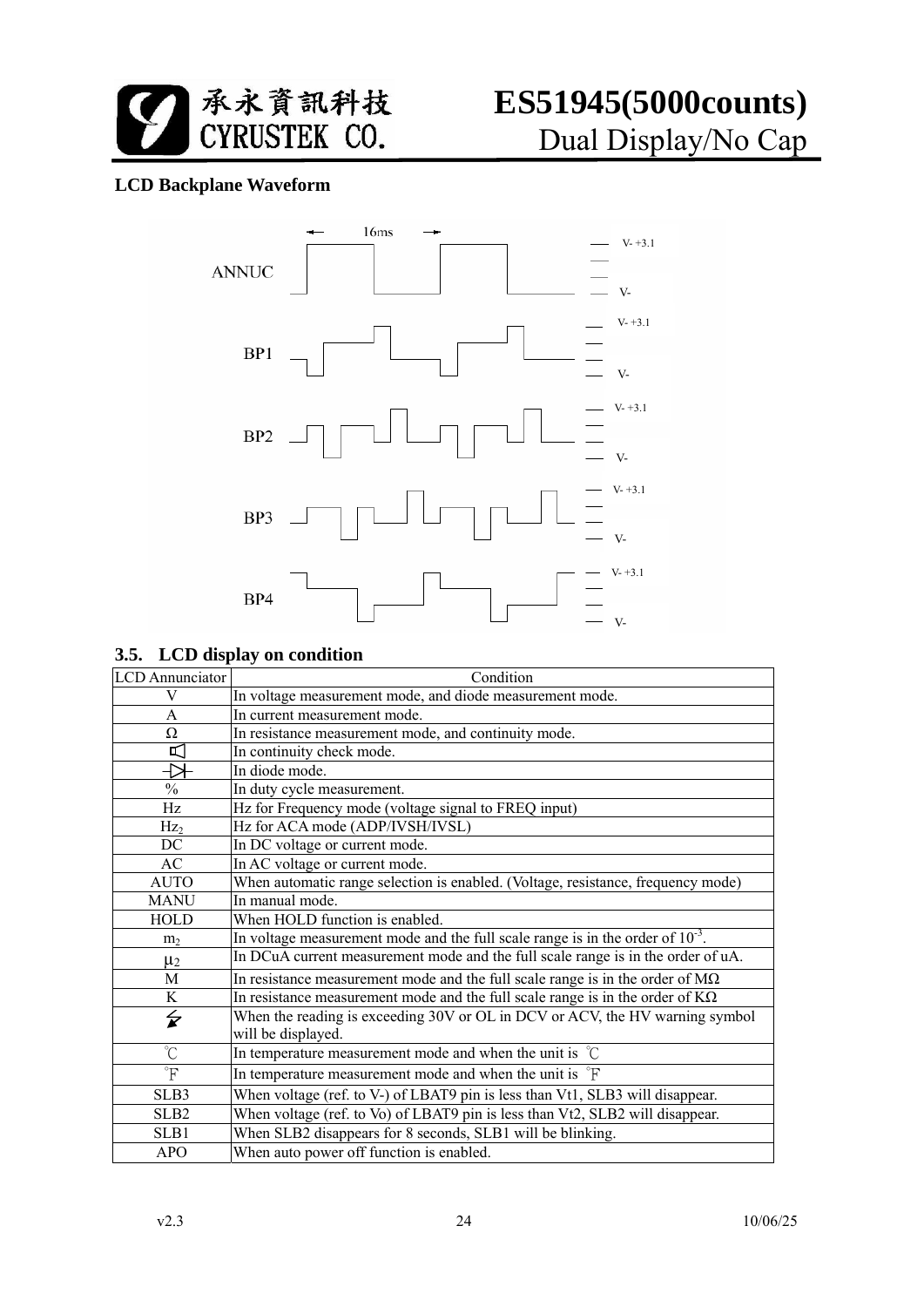![](_page_24_Picture_0.jpeg)

#### **3.6. Operating Timing**

ES51945 incorporates a dual slope ADC with four phases: ZI, AZ, INT and DINT. The timing of each phase is listed below.

**\***Voltage / Current / Ohm / ADP / Temperature (High range) measurement:

| Phase       | Period           |
|-------------|------------------|
| ZI          | 50 <sub>ms</sub> |
| AZ.         | 24ms             |
| <b>INT</b>  | 100ms            |
| <b>DINT</b> | 126ms            |

\* Temperature mode (Low range:  $500^{\circ}$ C mode)

| Phase       | Period           |
|-------------|------------------|
| ZI          | 50 <sub>ms</sub> |
| AZ.         | 24ms             |
| INT         | 1000ms           |
| <b>DINT</b> | 126ms            |

**\***Frequency + Duty cycle mode measurement

In range  $500.0$ Hz $\sim$ 50MHz, the measurement cycle = 1.05 sec

**P.S**. In the frequency measurement with auto mode, if the range is changed, the internal clock rate will increase ten times and the new measurement cycle becomes 1/10 times of the original cycle until the range is stable.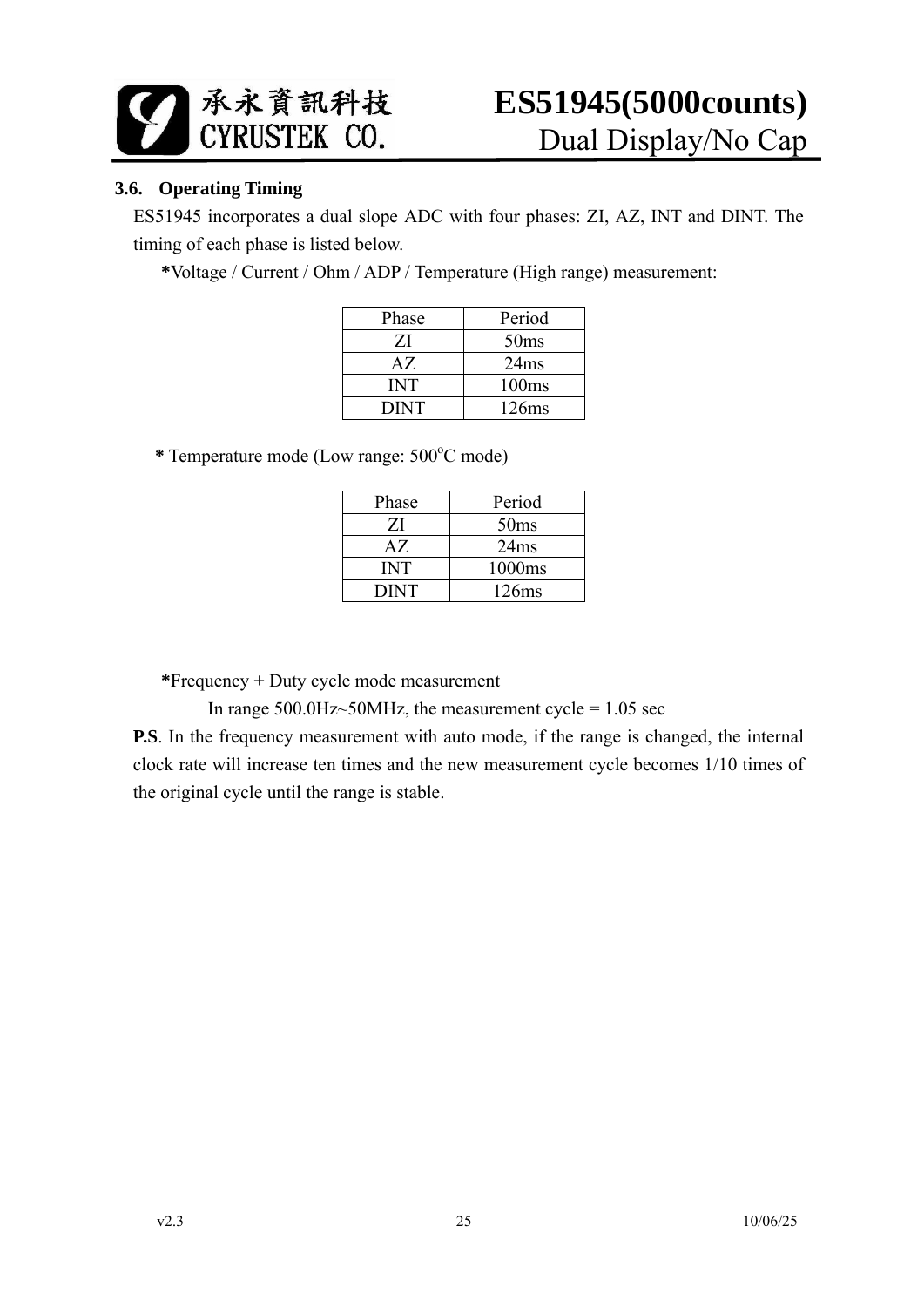![](_page_25_Picture_0.jpeg)

### **4. Application Circuit**

**4.1 EEPROM is used (AC RMS circuit)**

![](_page_25_Figure_4.jpeg)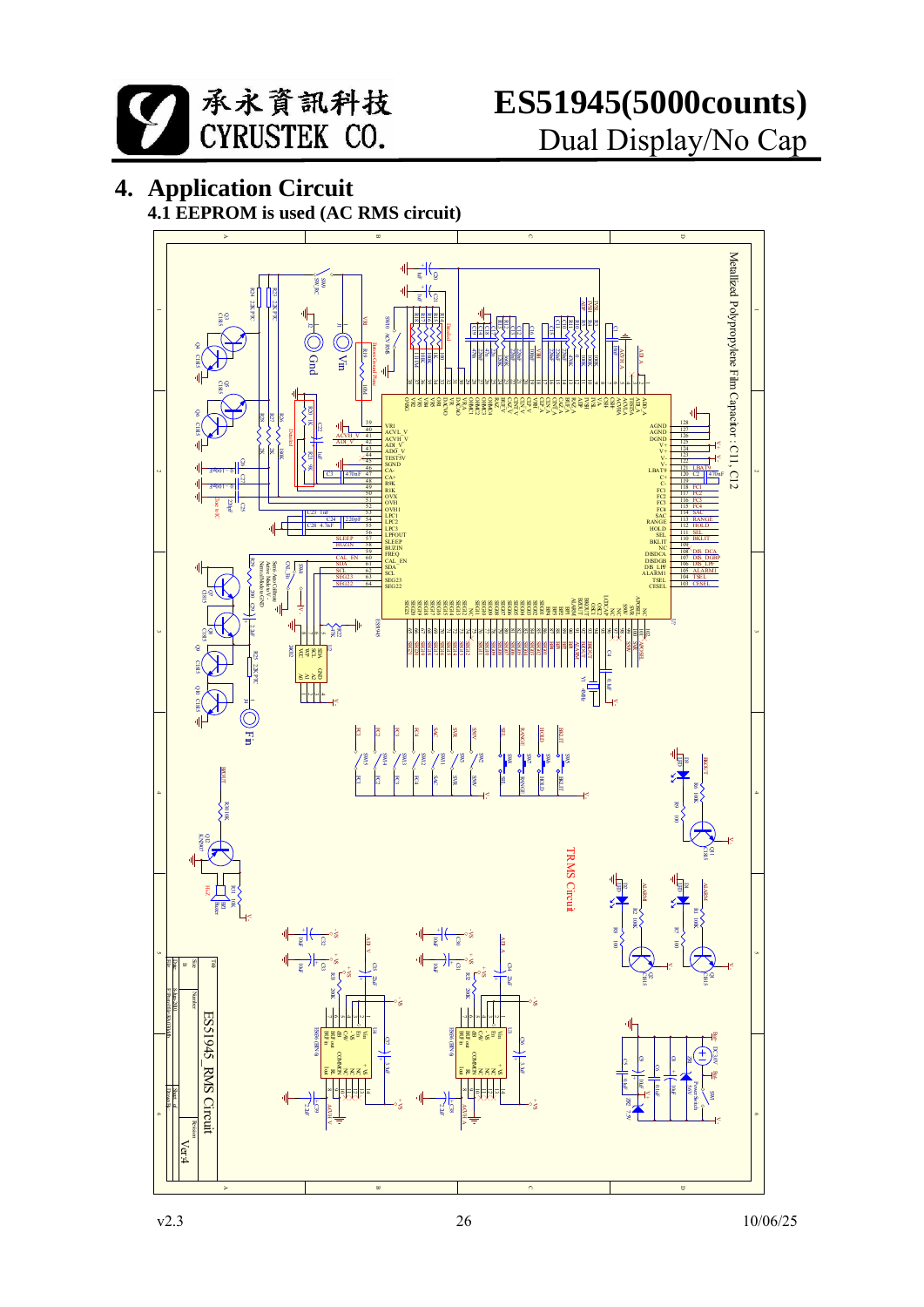![](_page_26_Picture_0.jpeg)

### **4.2 EEPROM is used (AC AVG circuit)**

![](_page_26_Figure_3.jpeg)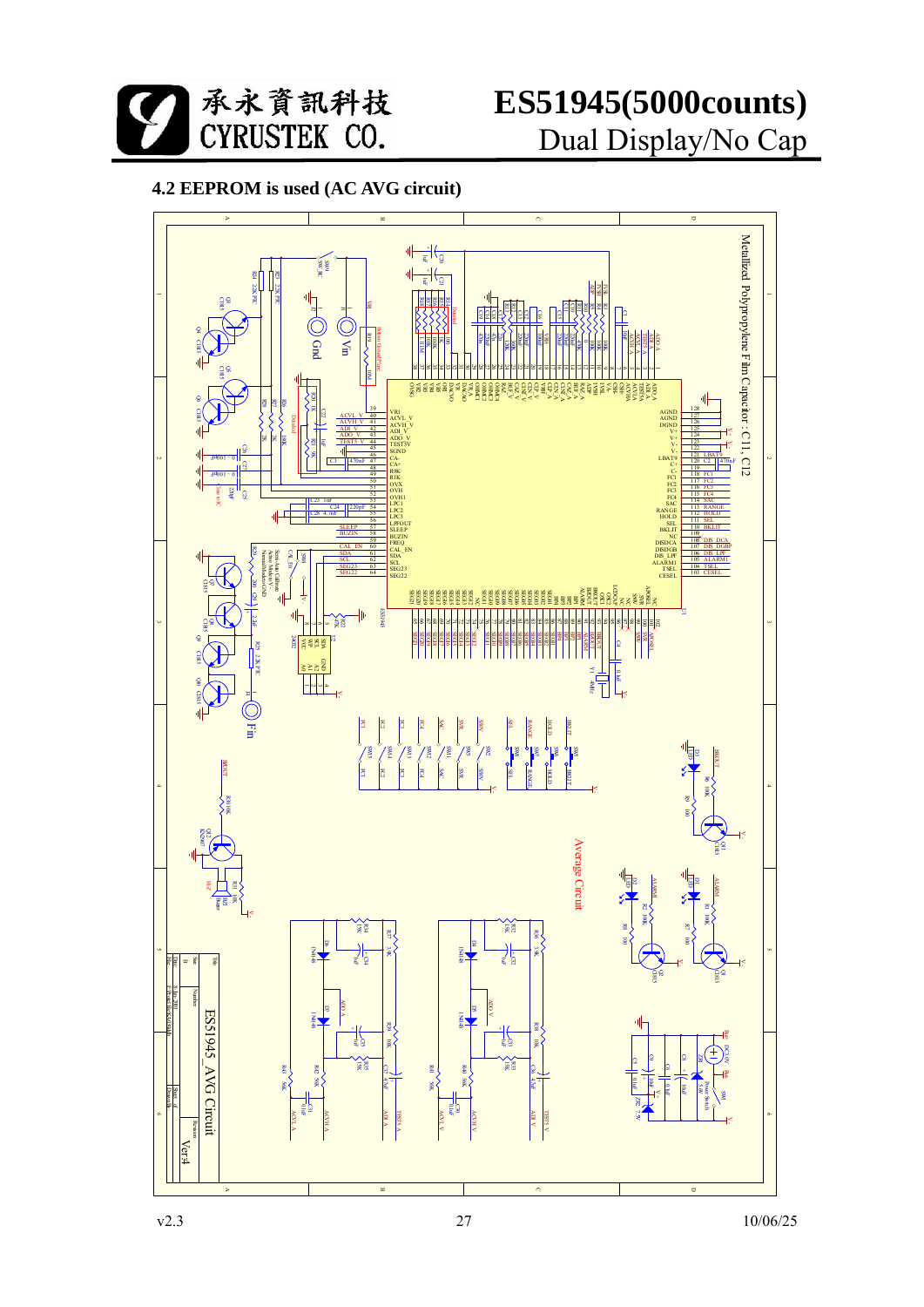![](_page_27_Picture_0.jpeg)

![](_page_27_Figure_2.jpeg)

![](_page_27_Figure_3.jpeg)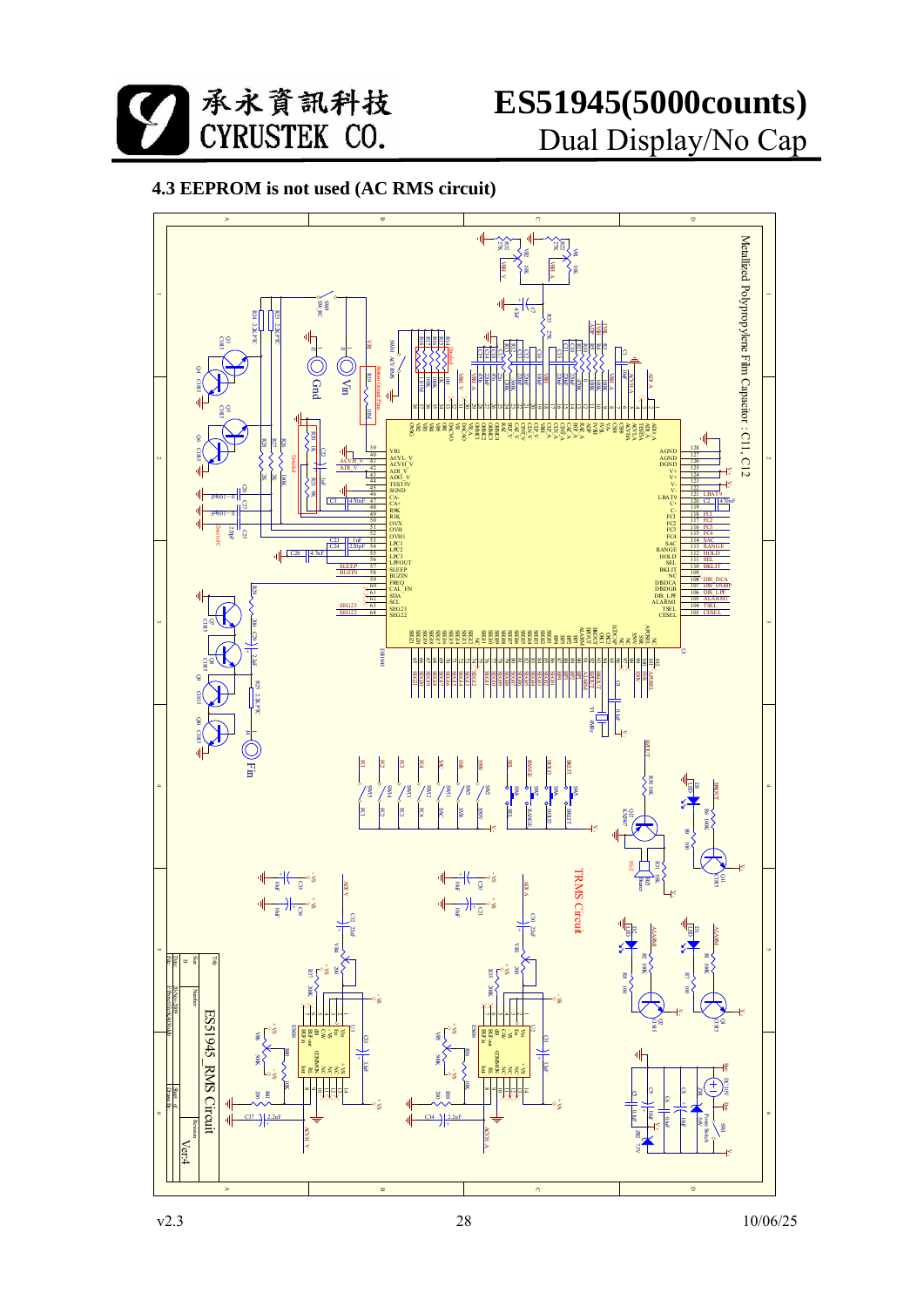![](_page_28_Picture_0.jpeg)

![](_page_28_Figure_2.jpeg)

#### **4.4 EEPROM is not used (AC AVG circuit)**